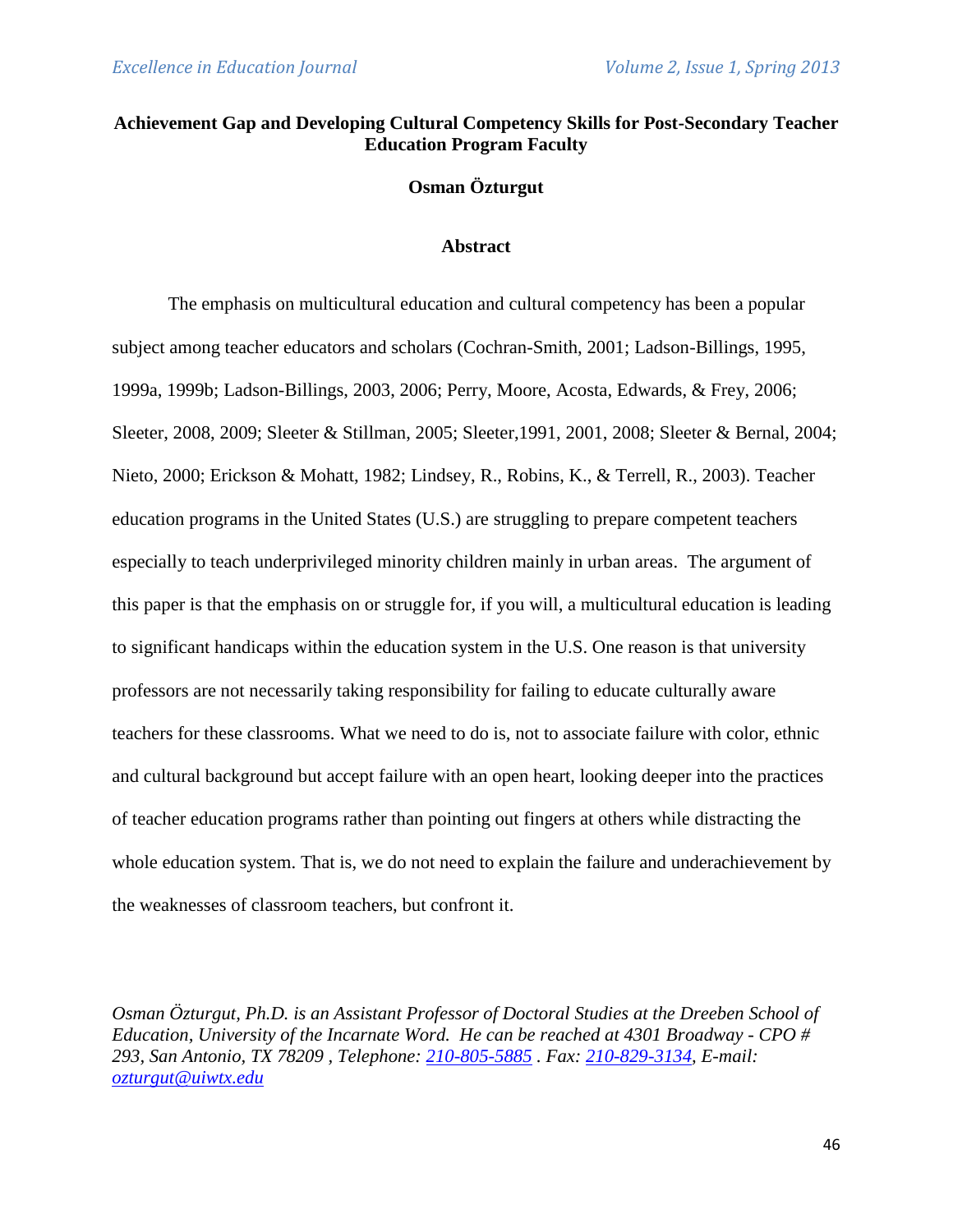### **Introduction**

The emphasis on multicultural education and cultural competency has been a popular subject among teacher educators and scholars (Cochran-Smith, 2001; Ladson-Billings, 1995, 1999a, 1999b; Ladson-Billings, 2003, 2006; Perry, Moore, Acosta, Edwards, & Frey, 2006; Sleeter, 2008, 2009; Sleeter & Stillman, 2005; Sleeter,1991, 2001, 2008; Sleeter & Bernal, 2004; Nieto, 2000; Erickson & Mohatt, 1982; Lindsey, R., Robins, K., & Terrell, R., 2003). Teacher education programs in the United States (U.S.) are struggling to prepare competent teachers especially to teach underprivileged minority children mainly in urban areas. Teachers have been held responsible for the achievement gap present in the education system. One of the key reasons for this achievement gap is that new teachers are not skilled enough to teach minority children, referring mostly to African-American children (black children) in certain States (i.e. Missouri) and Hispanic and Latino students in others (i.e. Texas, Miami) (Ladson-Billings, 1995; Nieto, 2000). The Federal government then steps in and implements new strategies, places new regulations, and pours money into universities that are promising to help the new teachers with their challenges in teaching these children. This 'new' strategy of the federal government helps produce more literature exploring the multicultural education and offers programs to train culturally competent teachers. However, even with multiple pre-service and in-service training programs, further widening of the gap still becomes a fault of these new teachers. The responsibility for the achievement gap stays with the new teachers that are ignorant about how to function in so-called multicultural classrooms. The purpose of this study is to explore the issues with teacher preparation programs in the U.S., and provide recommendations for developing cultural competency for teacher educators. This study further intends to provoke a discussion to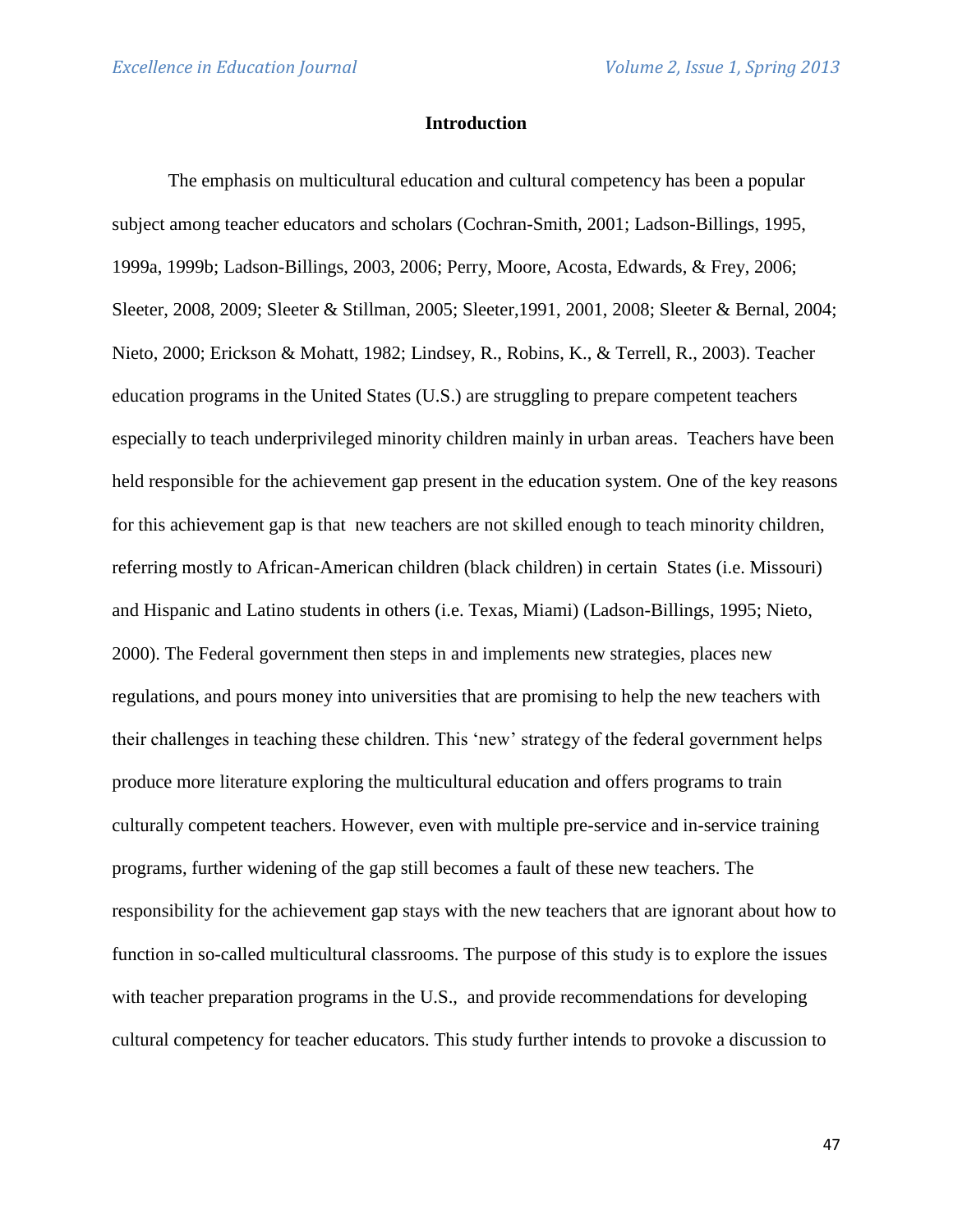help us understand how the teachers are prepared and why teacher educators should take a bigger responsibility in the widening of the achievement gap.

### **Rationale**

It has been recognized that for students to become successful in a diverse world, they need to have the ability to communicate and negotiate among diverse cultures (Banks, 2001) and this could be achieved through adopting a culturally responsive pedagogy (Gay, 2000; Ladson-Billings, 1994) with trained instructors facilitating it (Nieto, 2000). When the cultural diversity and global tolerance are promoted within multicultural education, traditional elitism and its shortcomings would be overcome (Schugurensky, 2002). That is, multicultural education is important for students to be successful in a diverse world, and the sole responsibility lies with the classroom teachers.

Scholars usually agree with the necessity for an education system to emphasize multicultural education. One argument of this paper is that the emphasis on or struggle for, if you will, a multicultural education is leading to significant handicaps within the education system. University professors are not necessarily taking responsibility for failing to educate culturally competent teachers for these classrooms. Insisting on the current methods and strategies for multiculturalizing the education will not eventually make it work. Therefore, the solution that the current literature suggests becomes obsolete for it is misguided and presents only partially factual information, thus creating a partial truth. To reach to a finding close to the truth currently being offered, we need to ask several questions: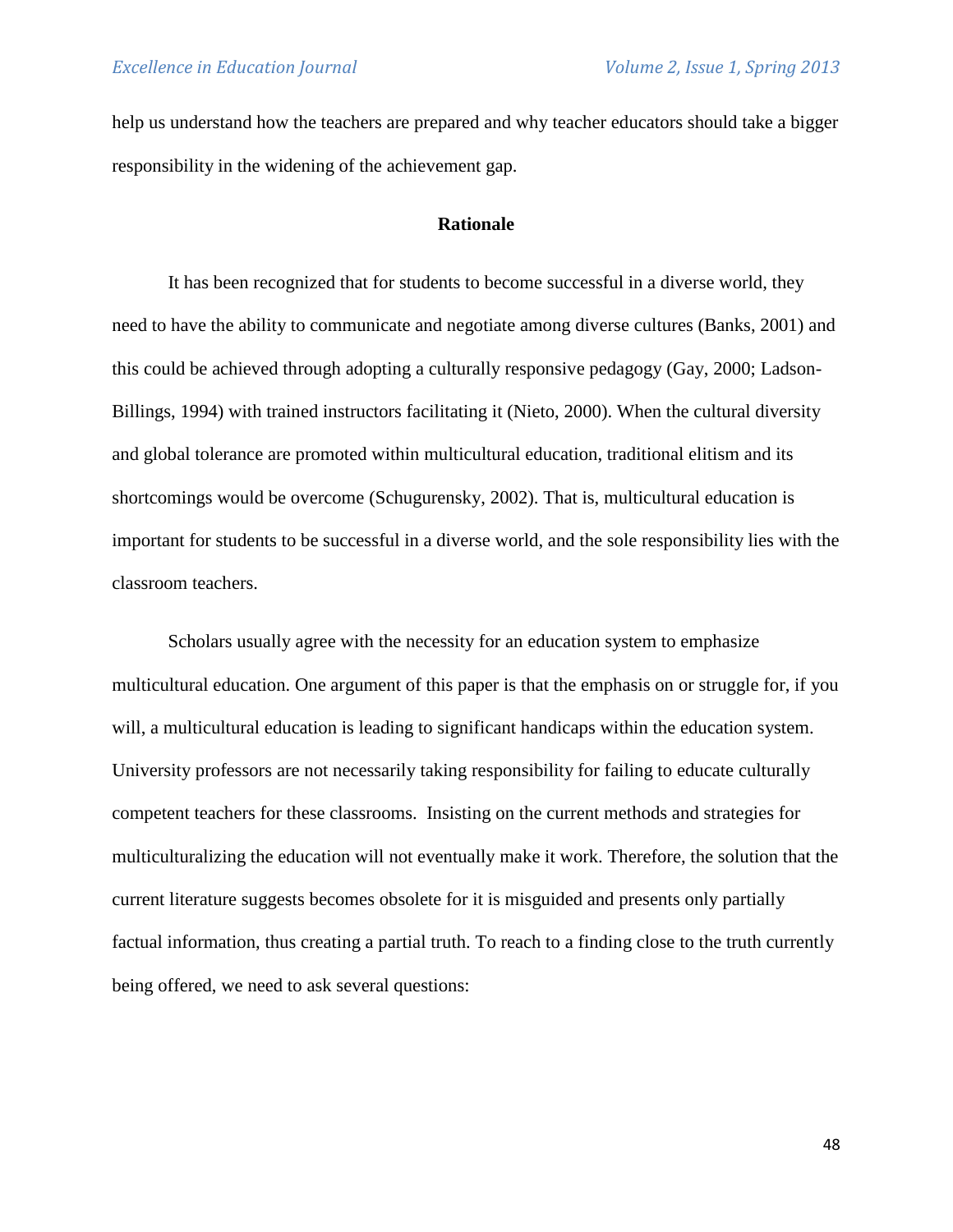- Who teaches these teachers that are sent into urban schools without necessary skills?
- Are these university professors aware of the presence of students from diverse backgrounds in their classes?
- Are these university professors qualified and skilled enough to train culturally competent teachers?

The 2004 National Study of Postsecondary Faculty identified that the largest proportion of full-time faculty and instructional staff were White (80 percent), compared with Asian/Pacific Islander (9 percent), Black (5 percent), Hispanic (3 percent), and other racial/ethnic groups. That is, the demographics of postsecondary education faculty members are not conducive to training multicultural teachers. Given these facts, it is reasonable to assume that these faculty members had little exposure to diverse cultures themselves.

Another significant finding was that full-time faculty and instructional staff were more likely to be male than female. Indeed, the field of education was reported to be the only field with a dominance of females (58 percent were female, 42 percent were male). Adding to this, when the average age for an assistant professor is 42 and the average age of an associate professor is 47, we can further assume that these professors were not necessarily exposed to multiculturalism during their formative years. With this in mind, not having a diverse composition of faculty members in the field of postsecondary education, it is questionable whether a multicultural education is indeed possible in the near future.

This study does not argue against the necessity of a multicultural education and for major reforms in the current teacher education system but intends to bring new insights into the discussion of multicultural education. Do teacher educators know who they are as individuals?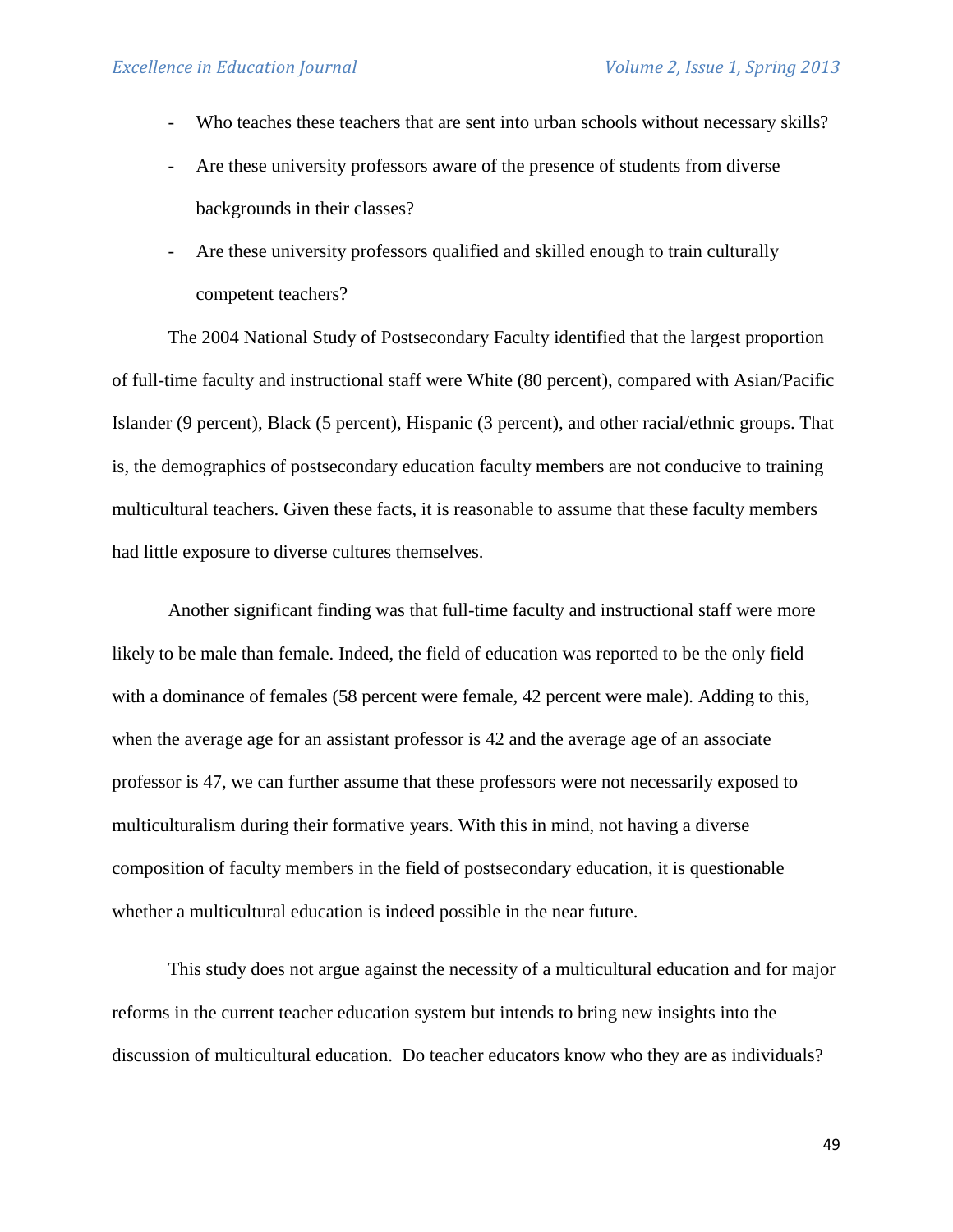Do they acknowledge their weaknesses in cultural competency before pointing the finger at the "other"? Why do we avoid the discussions of white supremacy and Eurocentrism?

This paper first explains how achievement gap is tied to the lack of understanding of the multicultural education by current scholars and practitioners. Then ethnocentrism is explored in the context of acknowledging the 'self' in multicultural education. Next, why a lack of sincerity and appropriate emphasis cause dysfunctionalities in the current education system is discussed. Finally, the researcher argues that how socially just teachers of teachers are born out of white guilt and the attempt to create a socially just curriculum and instruction is rather a shallow attempt to multiculturalize the education in the U.S.

## **Achievement Gap and Multicultural Education**

Despite increasing ethnic diversity in the United States, many educators do not seem to understand that the multicultural education is the broader understanding, involvement, and appreciation of more than two cultures. Jay (2003) explains that "Despite a tendency to equate 'Americanness' with 'Whiteness' by individuals both outside and inside the United States, the United States is comprised of many different racial, ethnic, linguistic, and cultural groups" (p. 3). For example, King (1991) argues that culturally relevant teaching that is successful helps produce a relevant black personality. His argument is relevant in the sense that culture is significant for individual and group identity. It "gives people a sense of who they are, of belonging, of how they should behave and of what they should not be doing" (Harris & Moran, 1991, p. 12).

Garcia (1994) argues that research on African American students tends to focus on dropouts, literacy gaps, and educational delinquency. Another example to arguing the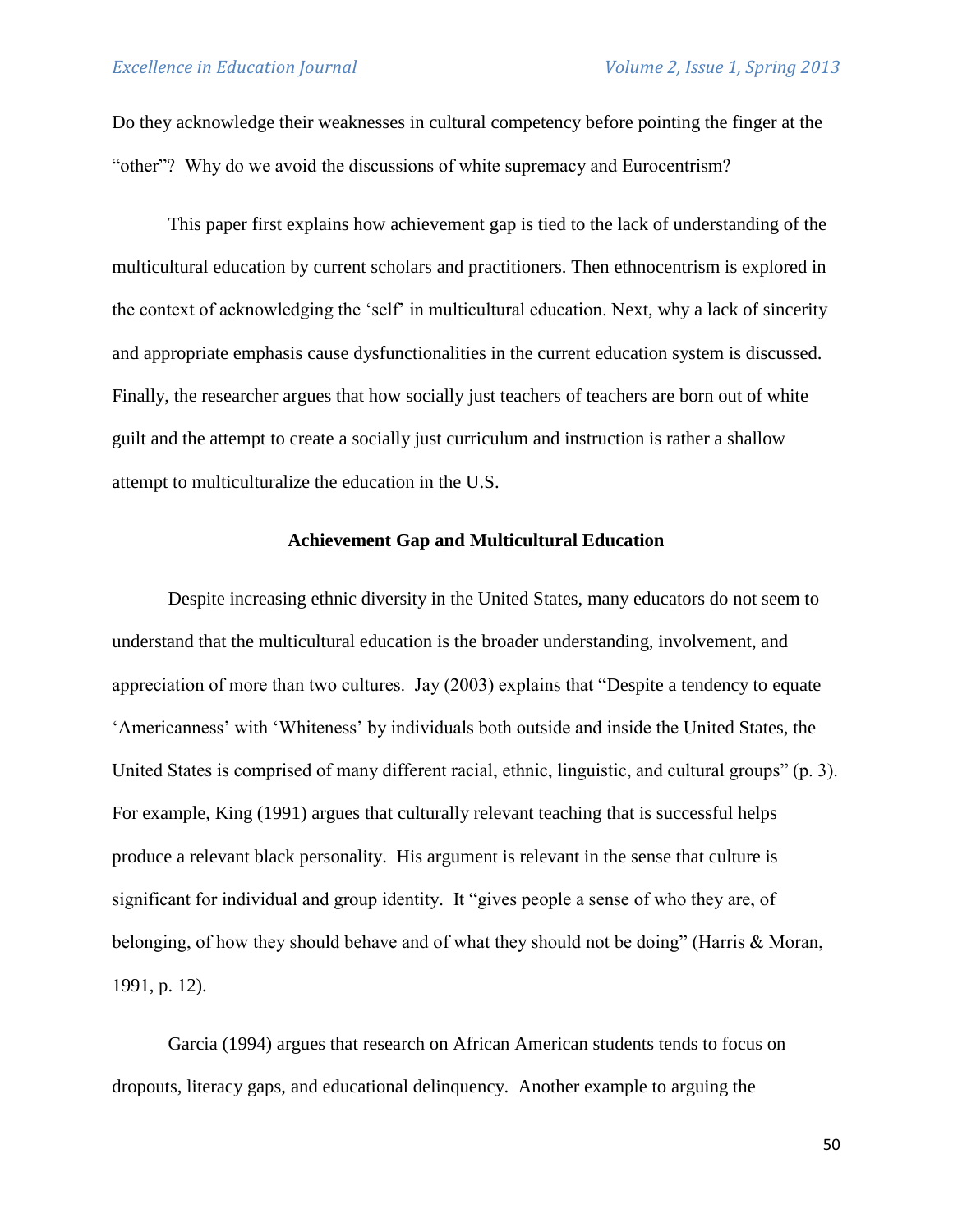dominance of the White race is Critical Race Theorists' argument that official school curricula are designed to maintain a "White supremacist master script" and they are "culturally specific artifacts" (Delgado, 1995, p. 21). Regarding instruction, Delgado suggests that the "current instructional strategies presume that African American students are deficient" (p. 22). When African-American students are given tests, Gould (1981) argues, that it is a movement to legitimize African American students' deficiency. Tate (1997) argues that the current multicultural paradigm, currently popular in the U.S., exists to benefit whites. The question Bell (1980) poses is whether whites are promoting advancing blacks when only blacks promote White interests.

Whatever the real reasons behind the so-called achievement gap between the European-American and minority student population in the U.S. are, the lack of a multicultural curriculum and monopoly of middle class European-American, mostly female, teachers living in the suburbs are considered to be the underlying causes. However, neither whites nor non-white minorities necessarily take responsibility of failure. One thing is for sure: It is never "I" but always the "other" that are responsible.

In order for learning to occur in classrooms, we need to examine a wide variety of perspectives, including our own (Curtis, 1998). Lawrence (2005) claims that for an antiracist multicultural education to be more than superficially effective, it must go beyond the lack of multicultural ingredients in the curriculum, policy and structure issues within schools and how school personnel, specifically teachers, interact with students and with each other (see also Banks & Banks, 1995; Lee, 1995; Nieto, 2000). It is the innate rejection of culture difference as threatening as it is because "it challenges an individual to reconsider ethnocentric views of the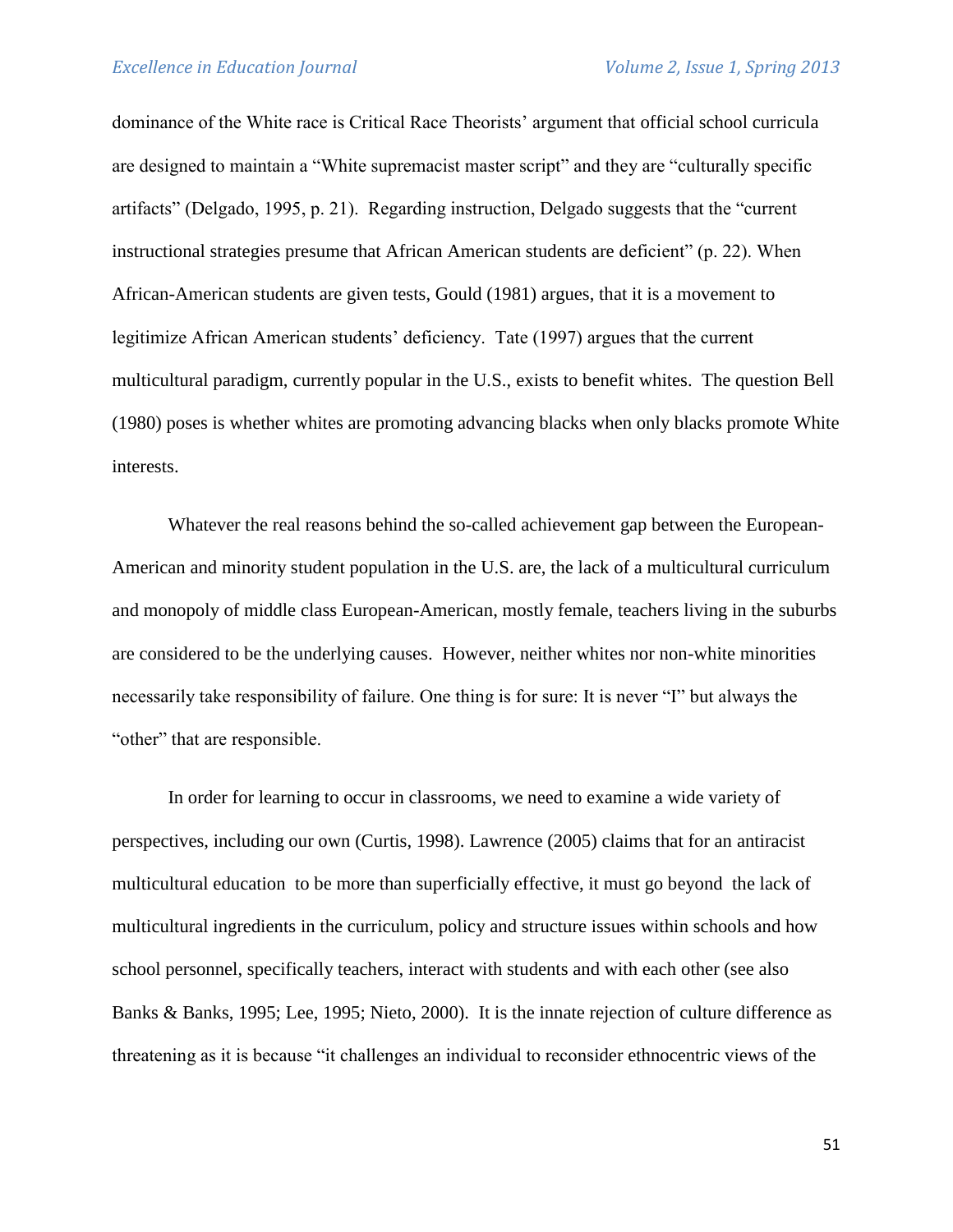world and negotiate each intercultural encounter with an open mind and as a unique experience" (Mahoney and Schamber, 2004, p. 312).

Through this study, the author postulates that the solution to the challenges of establishing a multicultural education lies in the understanding of the relationship between the individuals rather than implementation of a policy model or educational reform within an educational system. An education system, which does not recognize its problems and challenges as they are, rather than creating superficial challenges and solutions, is bound to fail in the long run. Therefore, a realistic approach to why a 30 year old multiculturalization of education attempts cannot offer a practical solution may help explain the reasons behind a failure in an educational system. It is not necessarily the "other" that are not able to achieve to close the achievement gap in urban schools, but the real achievement gap is among university professors' (mis) training of these future teachers and then distancing themselves from the failure, while also ensuring that they have enough classes to teach for coming semesters. If classroom teachers are not culturally competent, teacher education programs are to take the largest responsibility for not ensuring that their students are indeed ready for diverse classrooms before they certify these teachers. Smith (2009) asserted that success or failure of multicultural education depends on the effective preparation of teachers and administrators. When the teachers and administrators understand the learning needs of students and recognize how these needs can be different than the needs of the students from the dominant culture, then the actual learning occurs. That is, when "we really see, know the students we must teach" (Delpit, 1995, p. 183), we start making a difference in the lives of these students.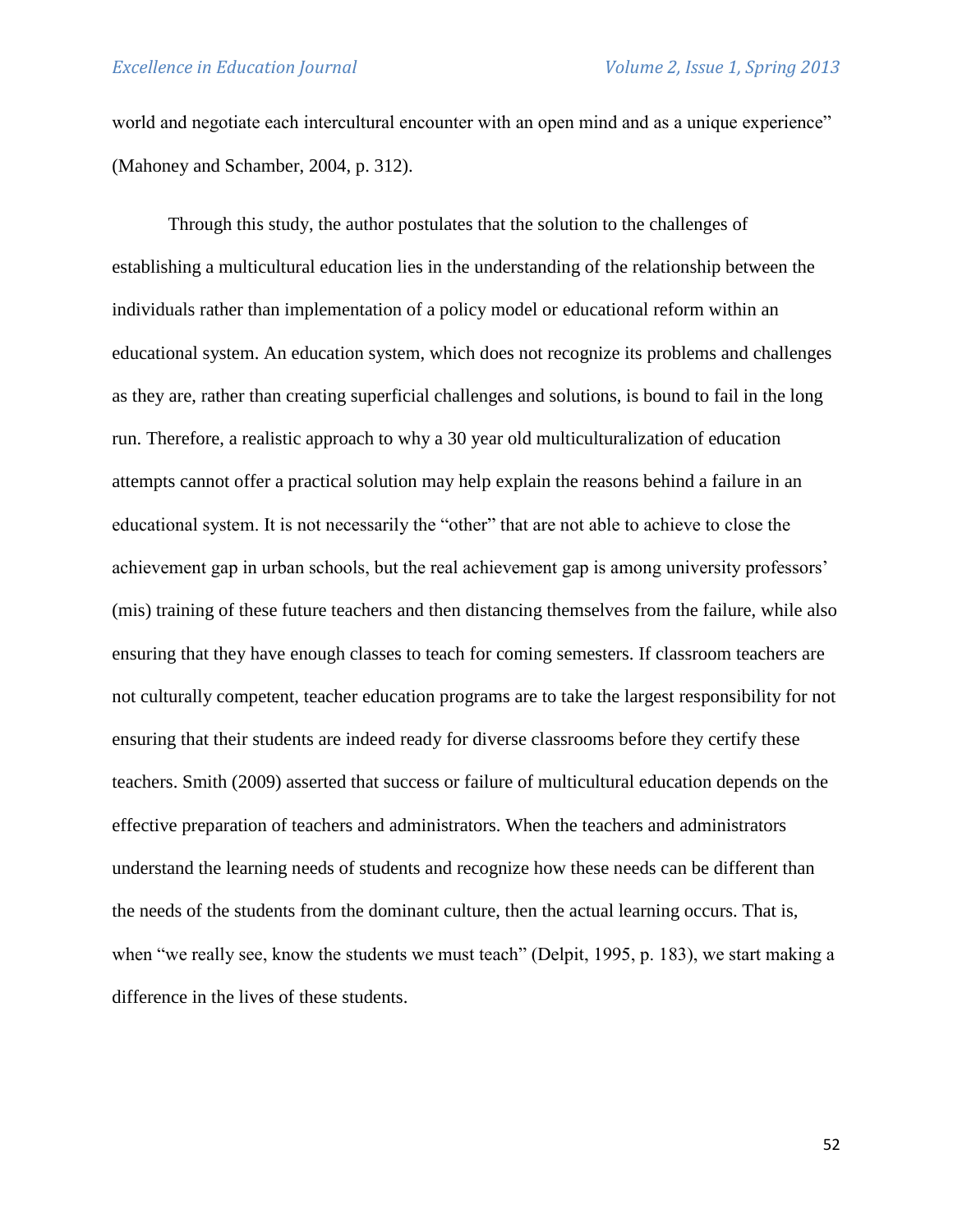# **Ethnocentrism**

Banks and Banks (1993) use the term "ethnic encapsulation" to refer to the cultural deprivation that results from the limited knowledge of any culture other than one's own. Not knowing other cultures significantly handicaps the attempts to help them. More importantly, misconceptions and stereotypes about other cultures limit the solutions. Antal (2002) argues that misunderstandings and conflict occur when people interpret and judge what they see, the tip of the iceberg, according to their own norms, values, and assumptions. Thus the behavior of others may seem strange, illogical, or "barbaric" (Barnlund, 1998, p. 39).

The National Geographic - Roper Public Affairs 2006 Geographic Literacy Study assesses the geographic knowledge of young American adults between the ages of 18 and 24 (Roper Poll, 2006). In this report, the researchers found that knowing about foreign countries and languages were seen as less critical skills as "slightly over a quarter (28%) say that it is necessary to know where countries in the news are located. Half of the respondents say that it is important but not absolutely necessary and a fifth (21%) say it is not too important" (p. 15). It is further explained that young Americans have limited contact with other cultures outside the U.S.:

- Three-quarters (74%) have traveled to another state in the past year, but seven in ten (70%) have not traveled abroad at all in the past three years.

- Six in ten (62%) cannot speak a second language .fluently..

- Nine in ten (89%) do not correspond regularly with anyone outside the U.S.
- Only two in ten (22%) have a passport. (p. 9)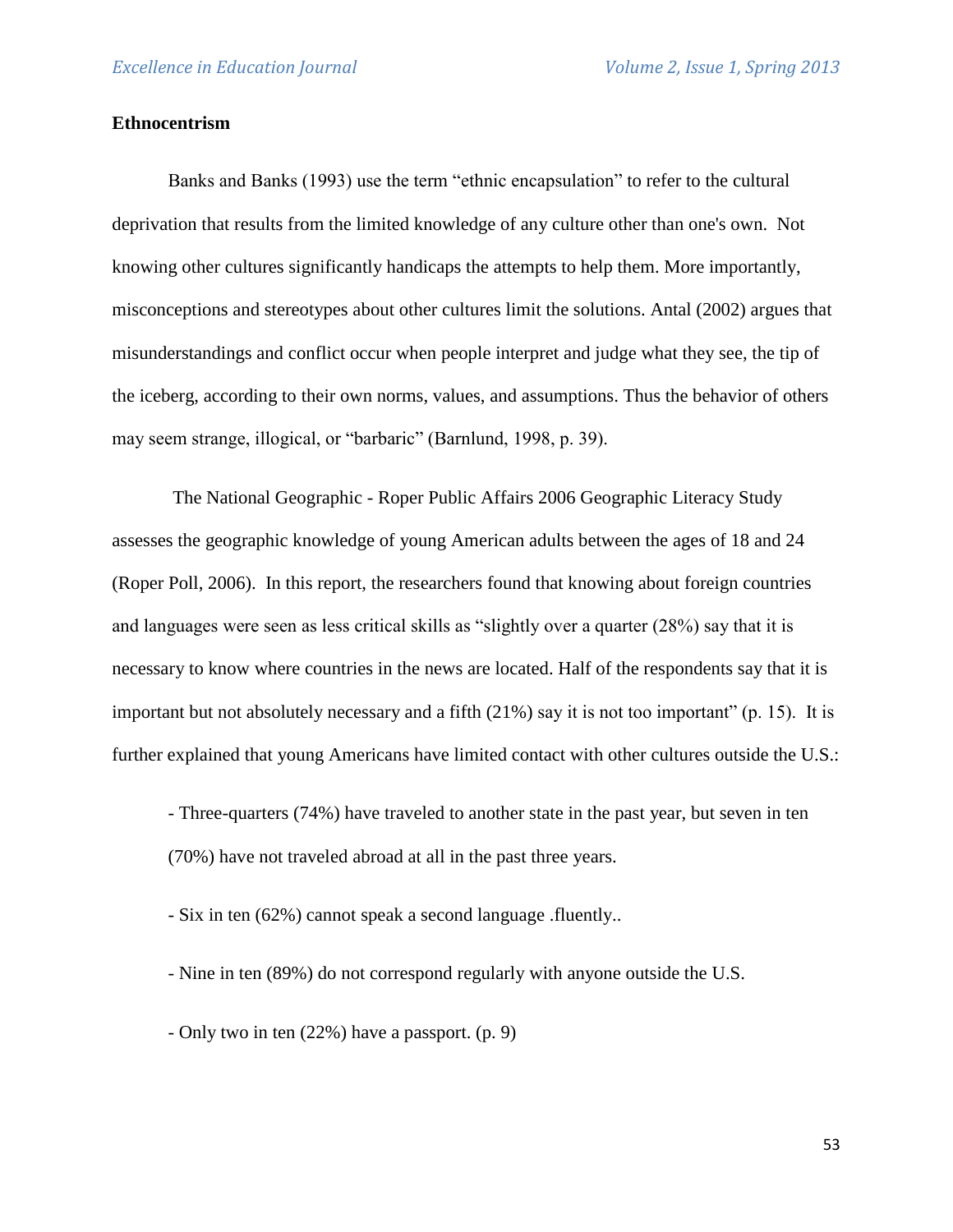In the light of these findings, teachers, students, and administrators who have limited (and are often misinformed and stereotyping) knowledge of other cultures are part of the problem rather than part of a solution. If the young Americans do not have a broader understanding of different cultures, it is partially the fault of professors teaching these students. Undsey (2005) explains that when students live in and observe a different society than their own with different concepts of social justice where the dignity and worth of individuals and human relationships are more highly valued, it helps U.S. students develop a deeper sense of appreciation for these values. If this is true, for example, teacher educator programs should encourage study abroad programs to expose their students to different cultures.

#### **Sincerity**

An essential part of intercultural communication is sincerity. When in-group interaction differs from out-group interaction in a way that it goes out of the honesty limits, then, it becomes an issue. Poskanzer (2002) claims that "we live in a litigious age, one in which faculty conduct (or misconduct) is increasingly likely to be challenged by students or colleagues, perhaps to become the subject of institutional discipline" (p. 2).

The United States, for the sake of democracy and freedom, has become a society where people are scared of being labeled as "racists" and, "discrimination" has been a very thin ice to walk on: "Boon, bane, or something in between, legal considerations now exert and enormous impact on the day-to-day work of colleges and universities (Kaplin & B. Lee, 1995, quoted in Poskanzer, 2002, p. 1). In this, it is important, for all the races within the U.S. educational system, to exercise their rights to freedom of speech. However, intercultural communication requires a great deal of accountability between what we say and how we act. A big step is how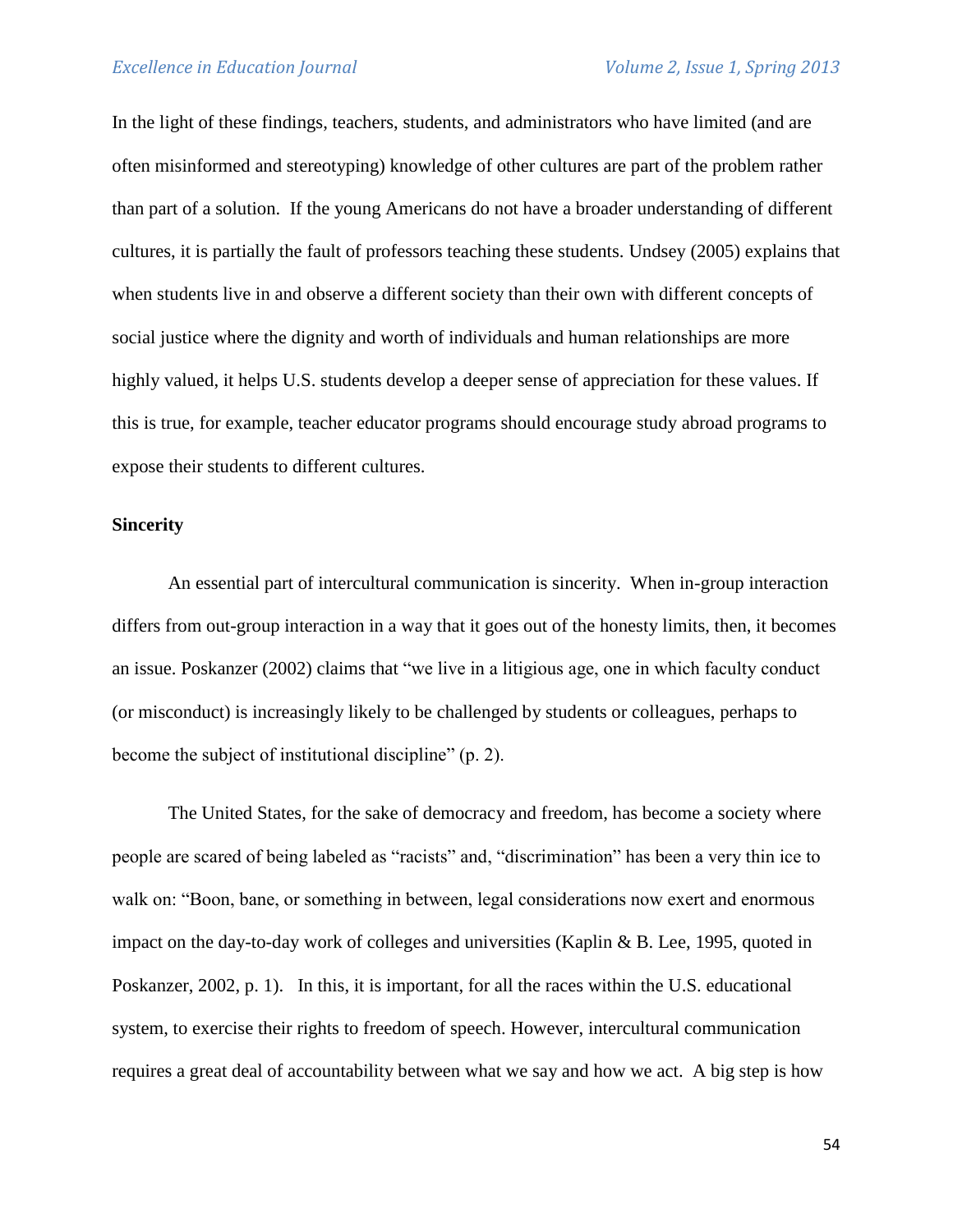close these two are to each other. Teacher education programs, while acknowledging the legality and other realities of post-secondary education, need to be sincere in their discourses.

### **Unfamiliar Seas**

Once we place a young female European American teacher in a classroom where she is called 'White' rather than 'Madam', or 'Miss', it is rather unfair to expect her to disengage her from her convictions about the race relations. That is, calling the teacher "White" enforces the difference and widens the gap. Educated in a system where there were only similar cultures, we cannot expect her to grow as a teacher, while also disregarding the behavior she is receiving from students and teachers of color. Rather than blaming the 'young female European American teacher of suburbs,' we need to understand that with the education and life experiences she had, more help needs to be extended to her especially during her first few years in the profession. If white students label their teachers as "Black", their Hispanic teachers as "Brown", and Asian teachers as "Yellow", it is as unacceptable and discriminatory as labeling the students of color labeling their white teachers, as "White".

Furthermore, once we add the pressure of being a new teacher to the pressure of maintaining racial sensitivity, it is therefore natural for any color [teacher] to be less effective. Macphee (1997) posits that rural children do receive images of socio-cultural diversity mostly through the media, but these images alone cannot provide a complete or accurate portrayal of any cultural group. Barta and Grindler (1996) explain that despite the teacher's best intentions, cultural differences are not always perceived positively. This is particularly true when viewed from the perspective of the mainstream culture and bias against diversity, not diversity itself,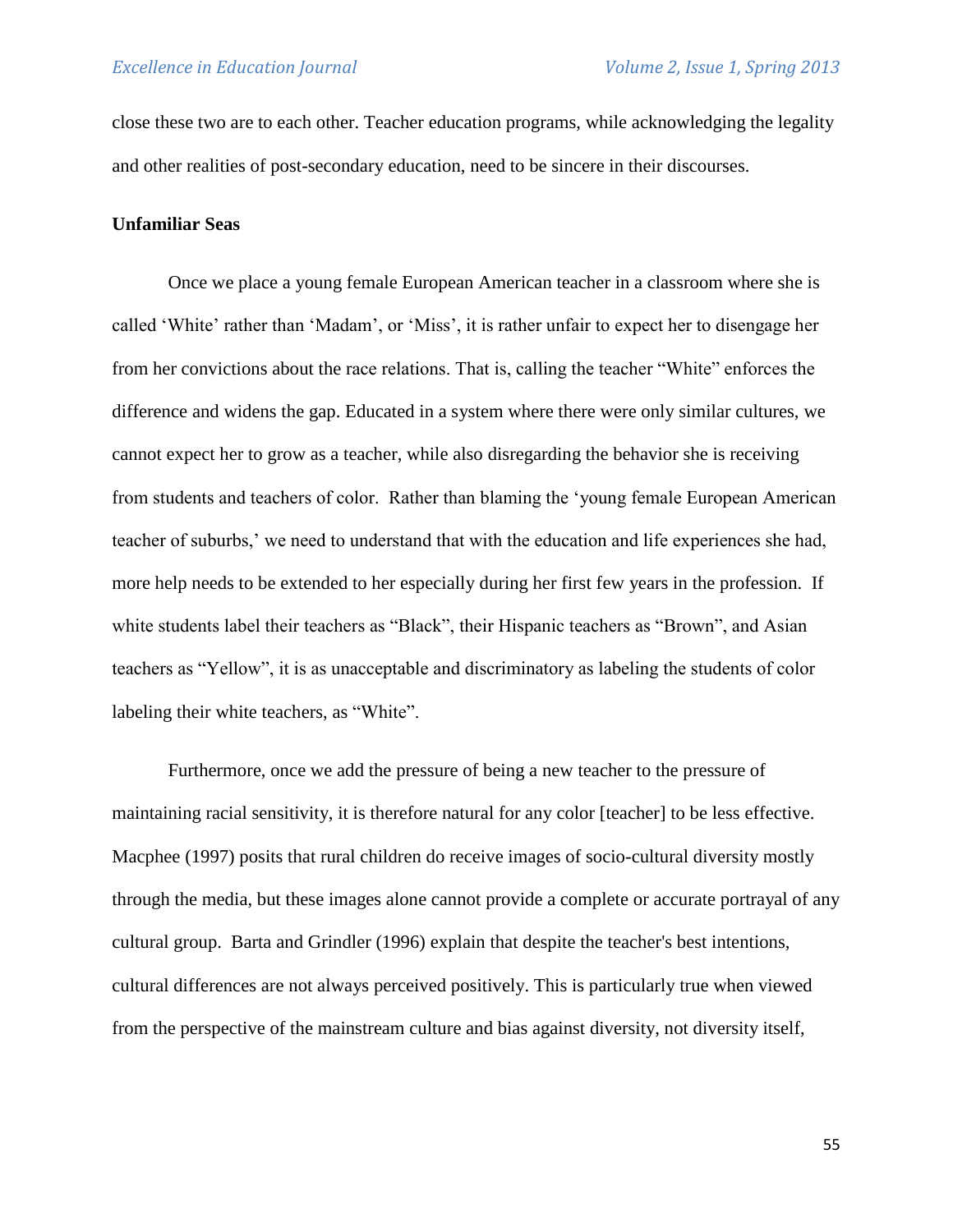becomes the cause of the turmoil. It is their responsibility to make sure that the students are informed about what they will be facing when they enter diverse classrooms.

### **Socially Just**

It is in the human nature to justify the behaviors through various situations that they have encountered. It is the selective perception and acceptance of the partial truth as it is psychologically comforting. It is the avoidance of acknowledgment of the 'self' and accountability that it brings along. Since our childhood, we have been blaming others - our sister or brother for breaking mom's most valuable vase - . When we are young, it is our siblings. When we are older, it is other people, but it is never "I". While an advocate of the popular discourse, Lewis (2001) explains, "Color-blindness enables all members of the community to avoid confronting the racial realities that surround them, to avoid facing their own racist presumptions and understandings, and to avoid dealing with racist events" (p. 801). It is rather questionable whether such attributes can be expanded to the overall society. Sonio Nieto (2000) argues that multicultural education "challenges and rejects racism and other forms of discrimination in schools and society and accepts" and "affirms the pluralism (ethnic, racial, linguistic, religious, economic, and gender among others) that students, their communities, and teachers reflect" (p. 305). She does not argue that multicultural education "rejects racism", but rather confirms the importance of teachers' cultures in the learning process. When we are emphasizing social justice within the society, we need to have an operational definition of social justice, while also putting it into context. If not, social justice simply becomes a tool for guiltdriven professors, who are playing the role of saviors, to collect the social, economic, and political benefits. This further creates a model minority when whites elevate some non-white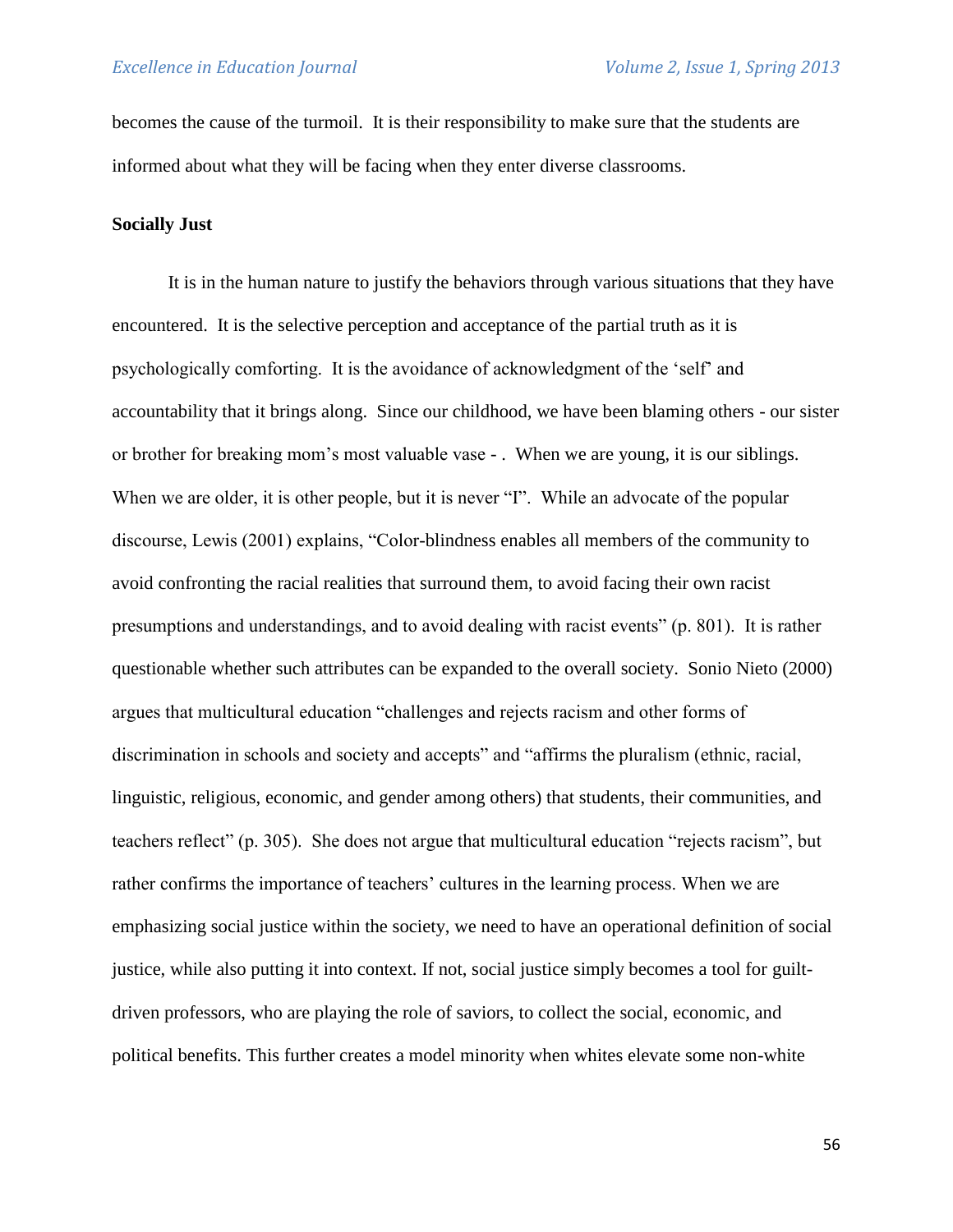groups or give them 'honorary white' status so as to create a middle level buffer (Tuan, 1998; Wu, 2002).

### **White Guilt**

Someone has to take responsibility for the achievement gap. Parents, poverty, culturally irrelevant pedagogy, or the fact that white supremacy gives whites greater protections and material advantages than other races (Lipsitz, 1998; McIntosh, 1997) can help explain the achievement gap to a certain extent. The achievement gap between, for example, blacks and whites is not a direct result of unskilled, white, young, suburban (middle class), female teachers as argued by Darling-Hammond & Bransford (2005), Ladson-Billings (2001), U.S. Department of Education, National Center for Education Statistics (2004), and Nieto (2004). Even though Delpit (1995), Ladson-Billings (2001, 2005), Lazar (2004), and McIntyre's (1997) argument that race has had a central part in the education of students of color is certainly correct, however, their further argument that well-intentioned yet misinformed prospective and current classroom teachers integrate racist pedagogies in their teachings is not necessarily complete.

What does not make sense is why the students of color are more segregated now then ever before (Orfield, 1988; Bell, 1983; Hawley, 1988; Schofield, 1989) with all the emphasis by scholars, practitioners, and federal funding of teacher education programs in the U.S.? Is it indeed the marginal benefits of white guilt, where blacks and as well as whites, through capitalizing on white guilt to achieve some sort of political and ideological gain, collecting the fruits of white guilt ( Steel, 2002)? Is color being a credit to institutions as they provide the moral authority? Is America moving from the dark ages of racism into an age of white guilt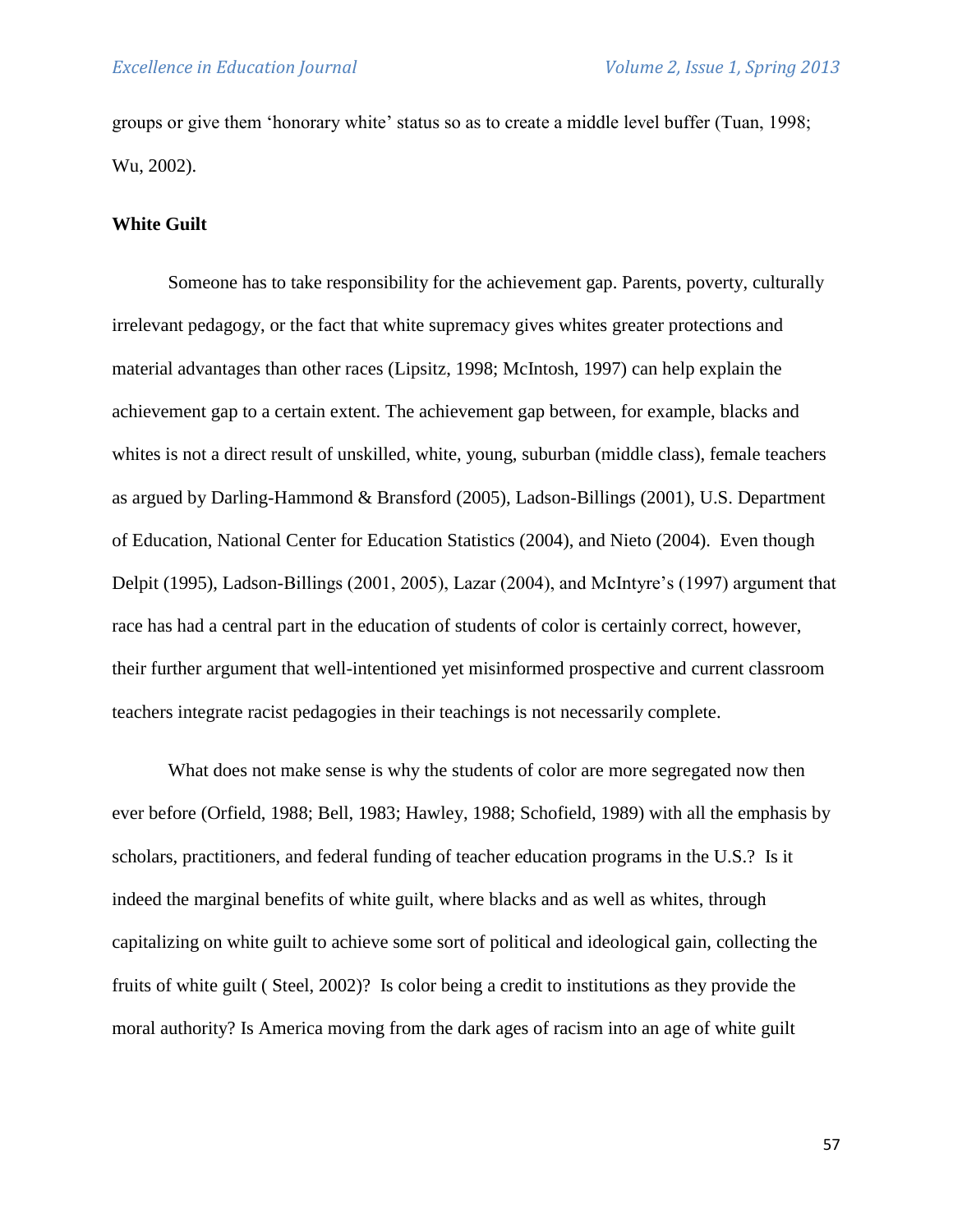where both sides have marginal benefits without significant consequences of long term spillover costs?

This is how white guilt starts: Whites (and their institutions) first acknowledge the presence of historical racism. However, once they acknowledge it, they lose the moral background and authority, creating a necessity to gain back the ground to hide their vulnerability. Then, promoting white guilt becomes their stance, which then eventually becomes a mirror reflection of black power. McIntyre (1997) and Titone (1998) argue that we should not be surprised that white educators working in urban communities act out roles as white knights, whose mission is to rescue people of color from oppression. This generosity of the whites with white guilt merely stays as attempts to redeem themselves of the wrong doings of the past.

#### **Conclusion**

Throughout this paper, it is argued that the university professors should redefine multicultural education, self-explore, and open their eyes on the upcoming danger of racializing the education system. Postsecondary education faculty members see themselves as the saviors of minorities, however, oppressors do not wish to see themselves as an oppressive class because "discovering himself to be an oppressor may cause considerable anguish, but it does not necessarily lead to solidarity with the oppressed" (p.31) as Freire (1993) stated. Academic elitism and ethnocentrism is a significant limitation for teacher education programs. The discussion of social justice does not go beyond providing a race surplus, and as "strategy for securing to some an advantage in a competitive society" (Ignatiev, 1997, p. 1) under the leadership of mostly white males.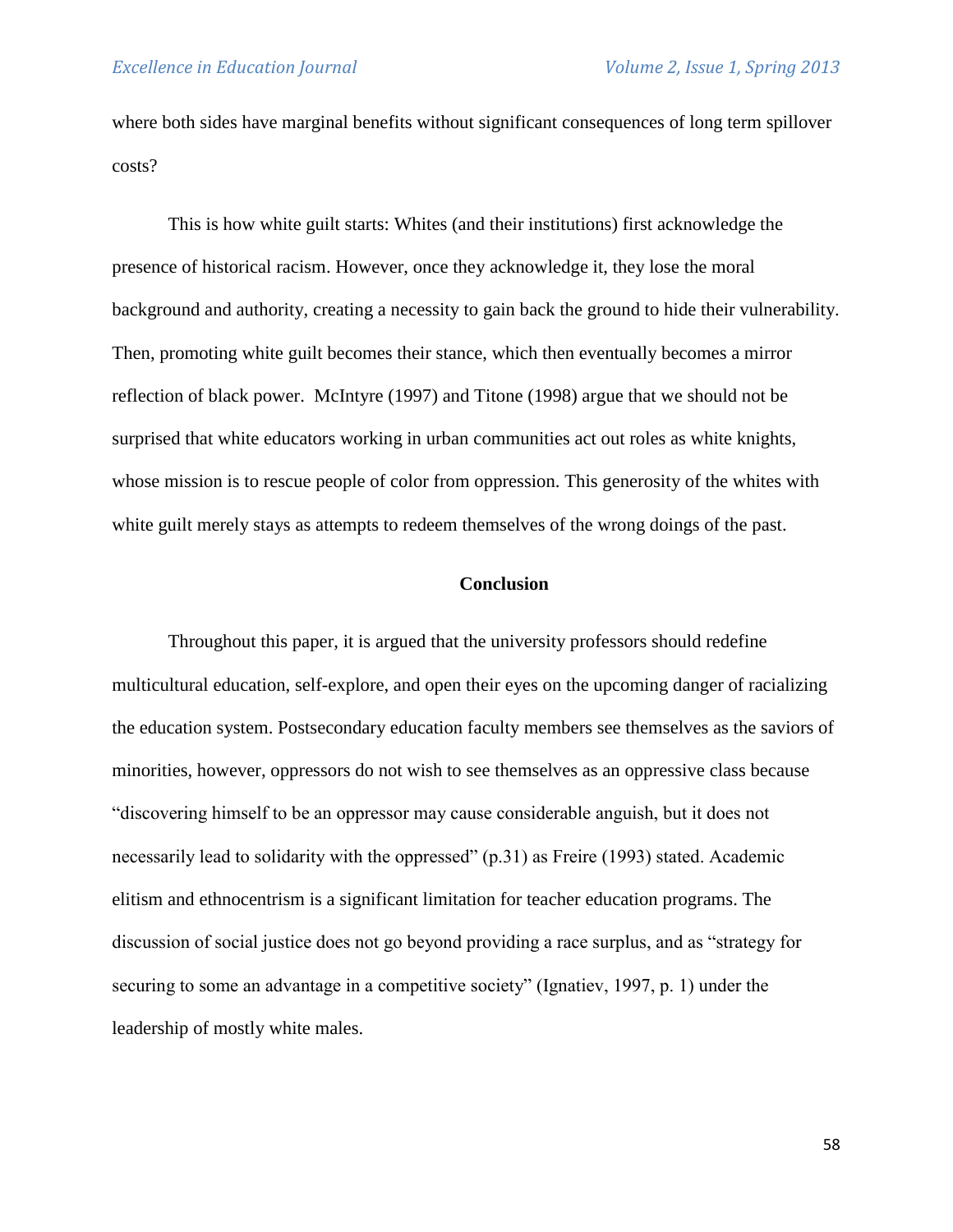What we need to do is, not to associate failure with color, ethnic and cultural background but accept failure with an open heart, looking deeper into the practices of teacher education programs rather than pointing out fingers at others while distracting the whole education system. Of course, white people do not necessarily reinforce whiteness any more than heterosexuals promoting hetero-sexualism, or men are necessarily sexist (Bonnett, 1997). That is, we do not need to explain the failure and underachievement by the weaknesses of the classroom teacher, but confront it, as Ray McDermott (1987) stated:

[Failure] is a culturally necessary part of the American school scene. We do not need to explain it; we need to confront it.... [T]he ethnographer's work might be better focused on how Americans have become so preoccupied with failure, and how, being so preoccupied, we have found ways to make so constant the attribution of failure to particular children or particular kinds of children. (p. 364)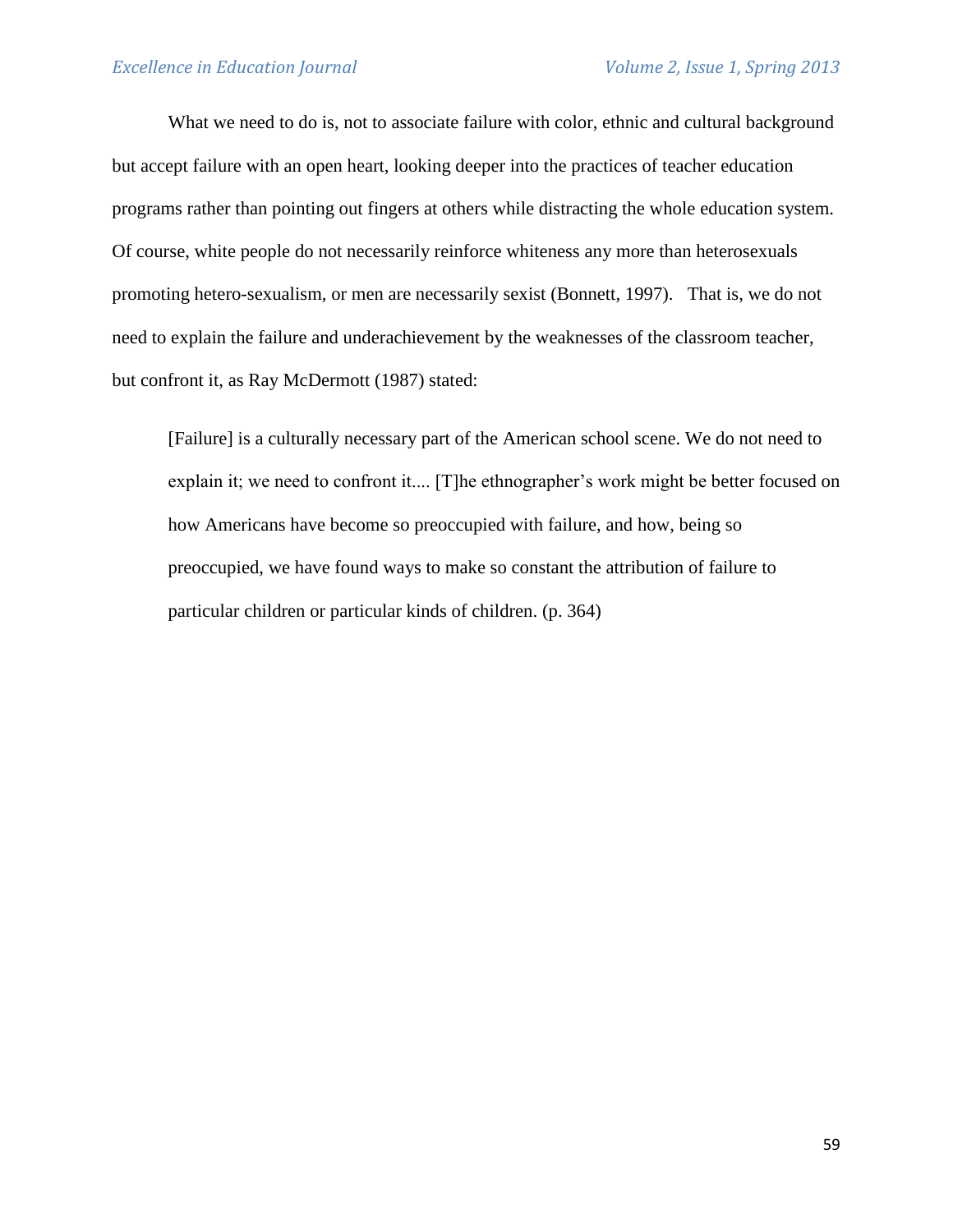#### **References**

- Allington, R., & Woodside-Jiron, H. (1999). The politics of literacy teaching: How "research" shaped educational policy. *Educational Researcher, 28*(8), 4-13.
- Anstey, M. ( 2002). It's not all black and white: postmodern picture books and new literacies. *Journal of Adolescent & Adult Literacy, 45* (6), 444-57.
- Antal, B. (2002). What is culture: Discussion note. In Berthoin Antal (ed.) Course reader on intercultural management. Berlin: WZB and Technical University Berlin.
- Banks, J. A. & Banks, C. A. M. (1993a). *Multicultural education: Issues and perspectives.* 2 nd ed. Boston:Allyn & Bacon.
- Banks, J. A. (1993b). Multicultural education: Developments, dimensions, and challenges. *Phi Delta Kappan, 75,* 22–28.
- Banks, J. A. (1994). Multiethnic education. Theory and practice. Boston: Allyn & Bacon.
- Banks, J. A. (2001). *Cultural diversity and education: Foundations, curriculum, and teaching.* Boston: Allyn and Bacon.
- Banks, J. A., & Banks, C. A. M. (Eds.).(2002). *Handbook of research on multicultural*  Education. 2<sup>nd</sup> Edition. San Francisco. Jossey-Bass.

Barta, J., & Grindler, M.C. (1996). Exploring Bias Using Multicultural Literature for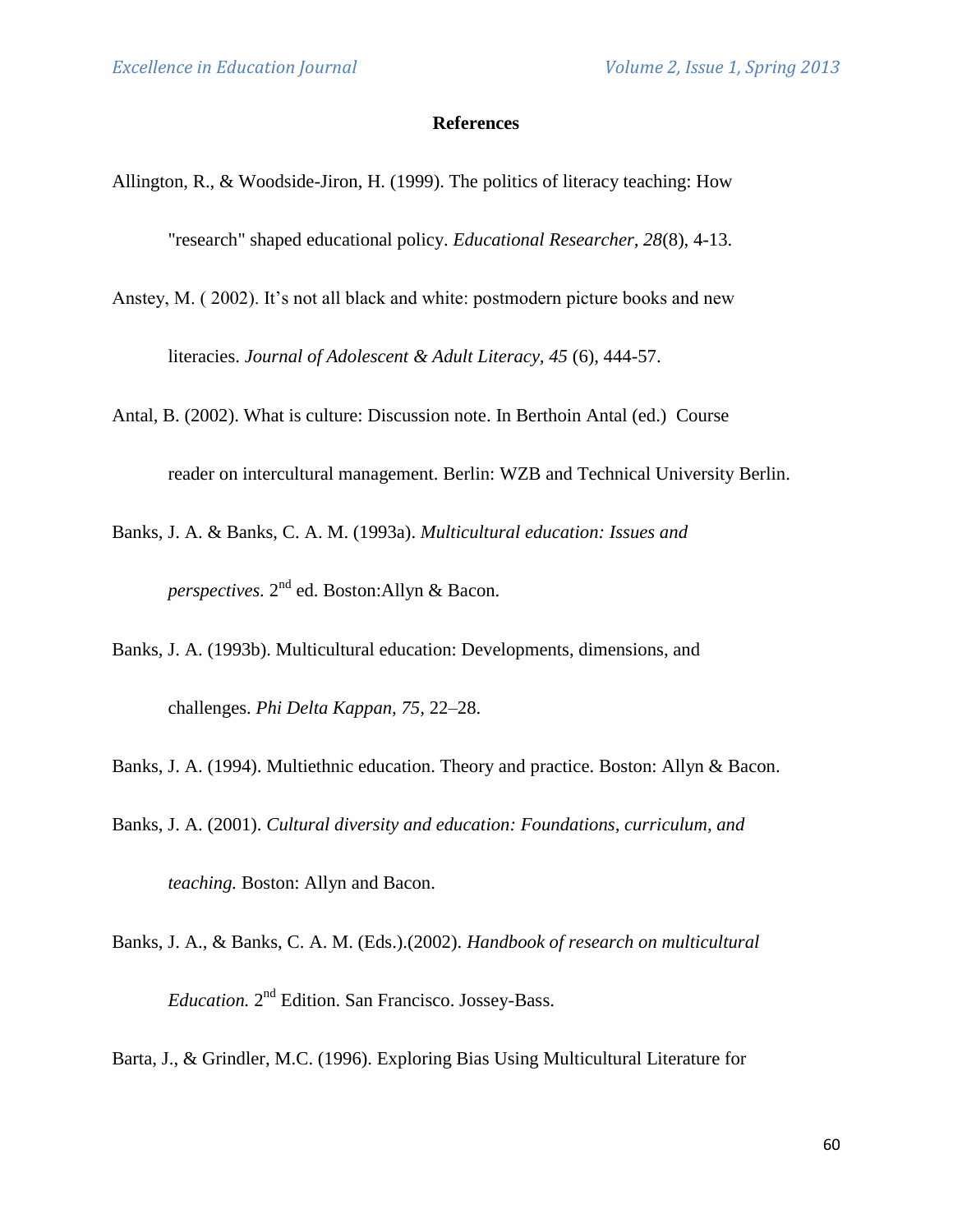Children. *Teaching Reading, 50,* 269-270.

- Barnlund, D. ( 1998). Communication in a global village. In M. J. Bernett (ed.) Basic concepts of intercultural communication. Selected readings, pp. 31-51. Yarmouth. ME: Intercultural Press.
- Beck, I. L., McKeown, M. G., & Gromoll, E. W. (1989). Learning from social studies texts. *Cognition and Instruction, 6,* 99-158
- Beck, I. L., & McKeown, M. G. (1991). Research directions social studies texts are hard to understand: Mediating some of the difficulties. *Language Arts, 68* (6), 482-490.
- Bell, D. (1980). Brown and the interest convergence dilemma. In Bell, D.(Ed.), Shades of
- Bennett, M. J. (1993). *Intercultural sensitivity*. In J. M. Bennett (Ed.), Principles of

training and development. Portland, OR: Portland State University.

Bennett, M.J. ( 1998). Intercultural communication: A current perspective. In M.J. Bennett (ed.) *Basic concepts of intercultural communication*. Selected readings, pp. 1-34.

Yarmouth. ME: Intercultural Press.

Bernstein, R. (1994). *Dictatorship of virtue: multiculturalism and the battle for* 

*America's future.* New York: Vintage Books.

Bloom, H. (1994). *The western canon: the books and school of the ages.* New York:

Harcourt Brace & Company.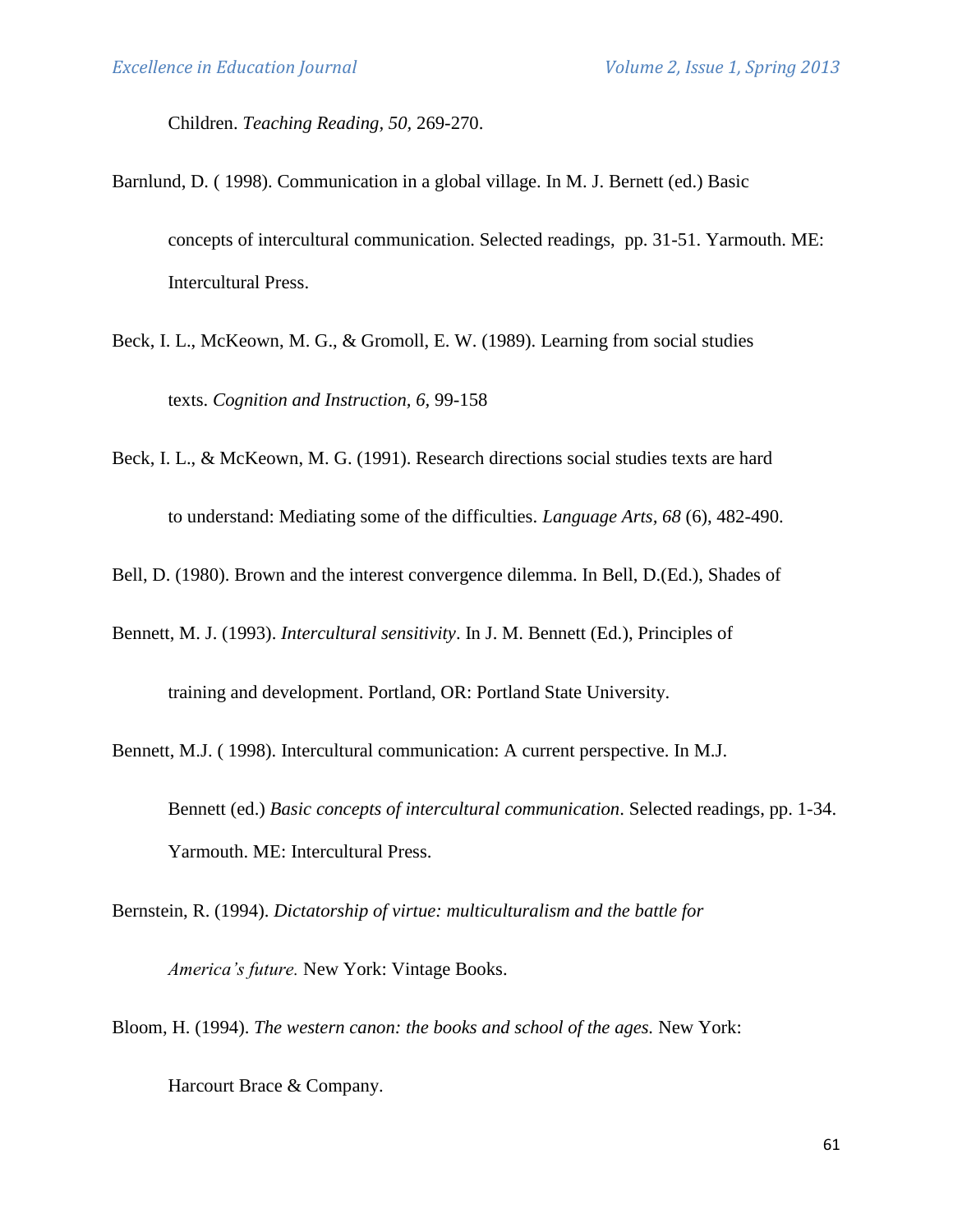Brown: New perspectives on school desegregation (pp.90-106).New York: Teachers

College Press.

- Bruner, J. (1986). *Actual minds, possible worlds.* Cambridge, MA: Harvard University Press.
- Cai, M. (1998). Multiple Definitions of Multicultural Literature. *The New Advocate, 11,* 311-324.

Chavez, Linda. (1994). Demystifying multiculturalism. National Review, February 21.

- Corso, M., Santos, M.R. & Roof, V. (2002). Honoring diversity in early childhood education materials. *Teaching Exceptional Children, 34*(3).
- Curtis, Cheryl A. ( 1998). Creating culturally responsive curriculum: making race matter. *The Clearing House. 71*(3), 135-9.
- Corso, M. & Santos, M.R. & Roof, V. (2002). Honoring diversity in early childhood education materials. *Teaching Exceptional Children, 34*(3).
- D.Souza, Dinesh. (1991). *Illiberal education: the politics of race and sex on campus.*

New York: Vintage Books.

Delgado, R. (Ed.). (1995). Critical race theory: The cutting edge. Philadelphia: Temple

University Press.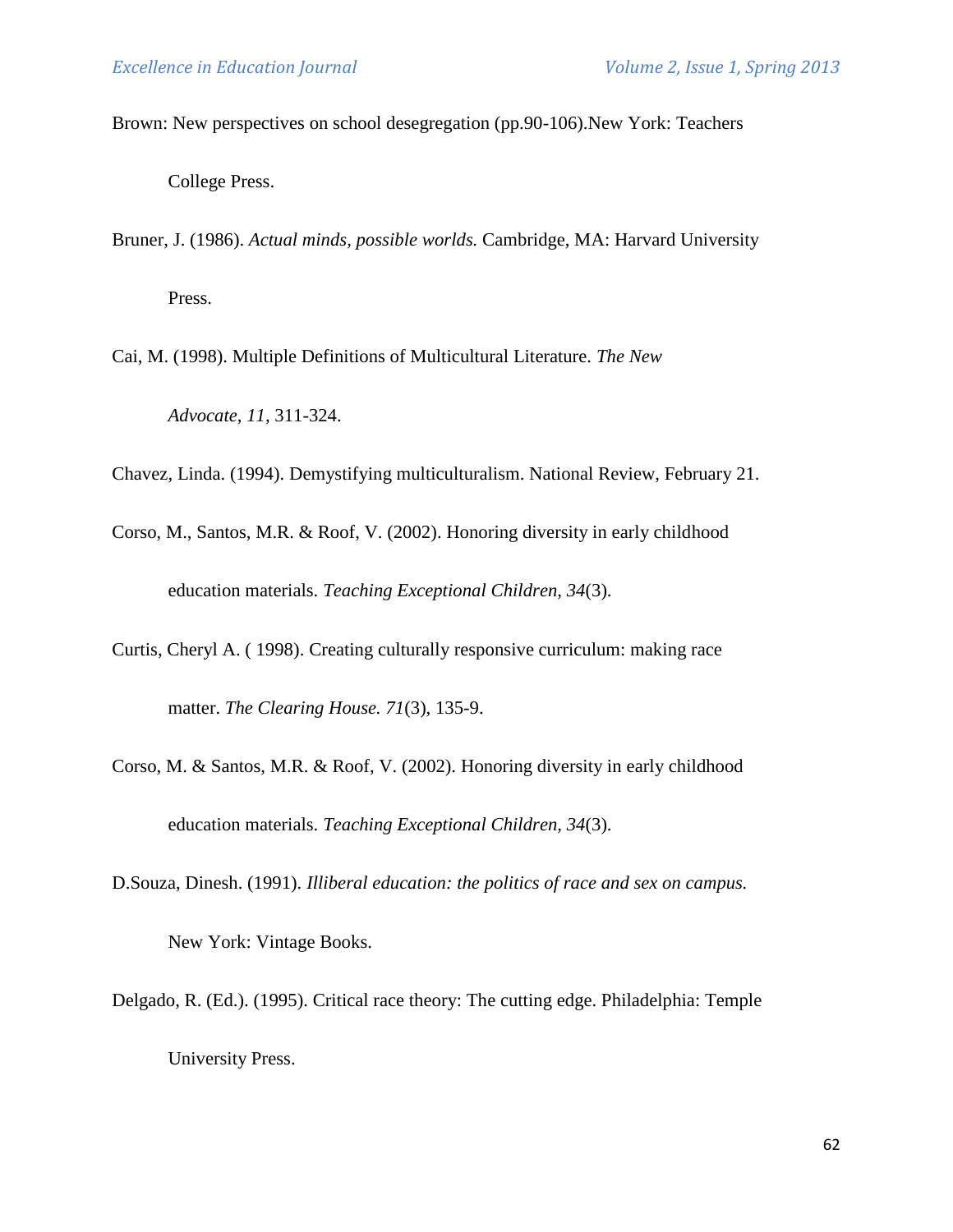Delpit, L. (1995). *Other people's children.* New York: The New Press.

- Diakiw, J. Y. (1990). Children's literature and global education: Understanding the developing world. *The Reading Teacher, 43*(4), 296-300.
- Dilg, M. A. (1995) .The Opening of the American Mind: Challenges in the Cross-

Cultural Teaching of Literature. *English Journal,* 18-25.

Dudley-Maring, Curt. (1997). Multicultural Literature and the Problem of

Representation. *The New Advocate, 10,* 23-134

Dyer, B.(1995).Write the Vision: Teaching Multicultural Literature from a Global Perspective. *English Journal,* 78-81.

Foster, M. (1995). *African American teachers and cultural relevant pedagogy.* In

Handbook of Research on Multicultural Education. Banks, J.A. & Banks, McGee C.A. (eds.) New York: Macmillan

Fuller, D. (1992) Monocultural teachers and multicultural students: A

demographic clash. *Teaching Education, 4*(2), . Cited in Willis, Arlette Ingram. Exploring Multicultural Literature as Cultural Production. Reading Across Cultures: Teaching Literature in a Diverse Society. Theresa Rogers and Anna O. Soter, eds. New York: Teachers College Press and NCTE, 1997.

Garcia, E.E. (1994). *Educating Mexican American students.* In J.A. Banks & C.A.M.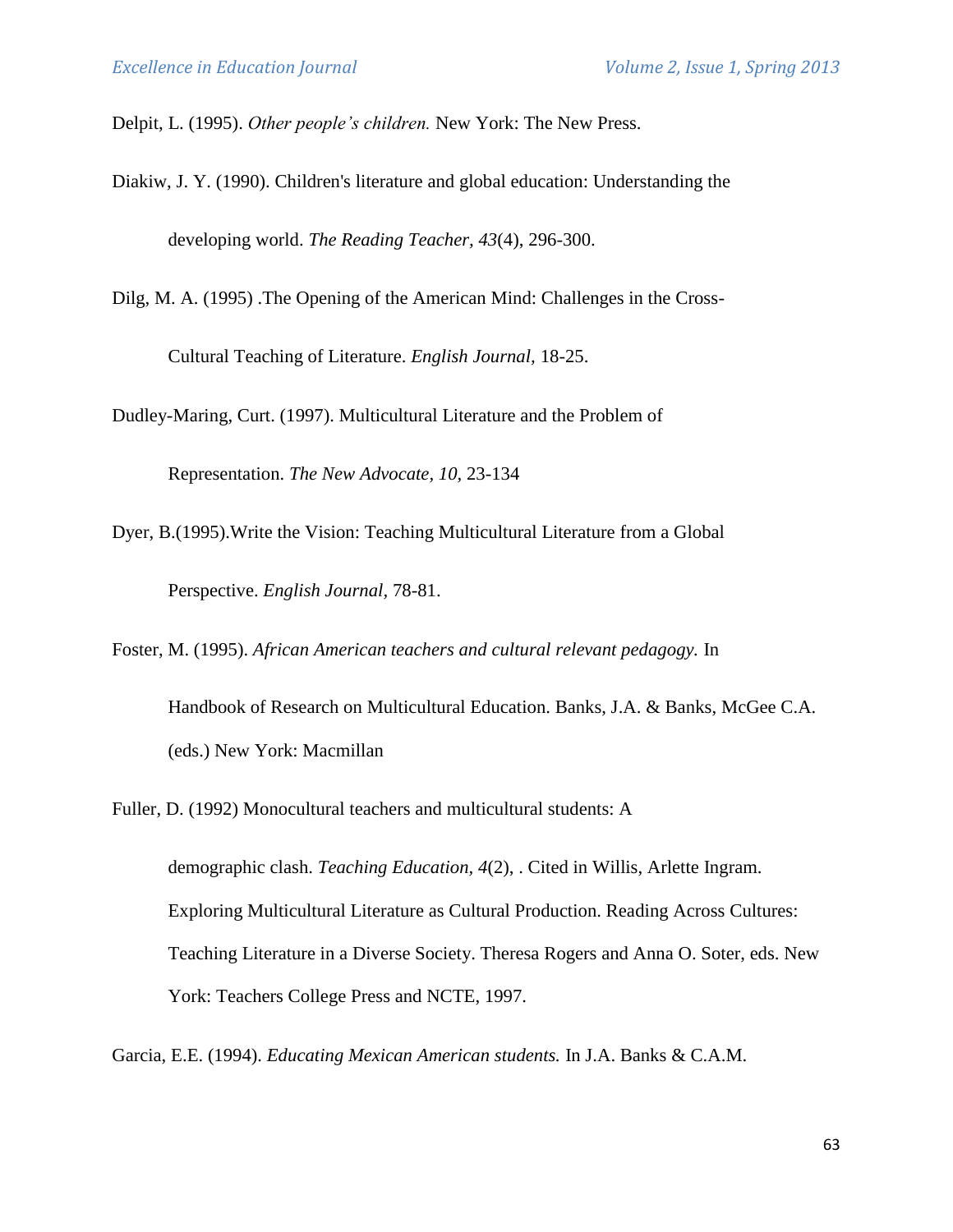Banks (Eds.), Handbook on multicultural education (pp. 372-387). New York: Simon & Schuster.

Gay, G. (2003/2004). The importance of multicultural education. *Educational* 

*Leadership, 61*(4).

Gee, J. (1999). New literacy studies and the social turn. Retrieved January 8, 2005 from the World Wide Web: [http://www.schools.ash.org.au/litweb/page300.html.](http://www.schools.ash.org.au/litweb/page300.html) 

Giles, M.W., Evans, A. (1986). The power approach to inter-group hostility. *Journal of Conflict Resolution, 30,* 469-485.

Glaser, J. (1994). Back to the Black belt: Racial environment and White attitudes in the South. *Journal of Politics, 56,* 21-41.

Gould, S.J.(1981).The mismeasure of man. New York: W.W.Norton.

Grant, C. (1994). Challenging the myths about multicultural education. *Multicultural Education, 2*(2).

Grant, C.A. & Sleeter, C.E. (2003). *Turning on learning: Five approaches for multicultural teaching plans for race, class, gender and disability.* 3rd Edition. John Wiley & Sons Inc.

Gudykunst, W.B. (1998). Applying anxiety/uncertainty management (AUM) theory to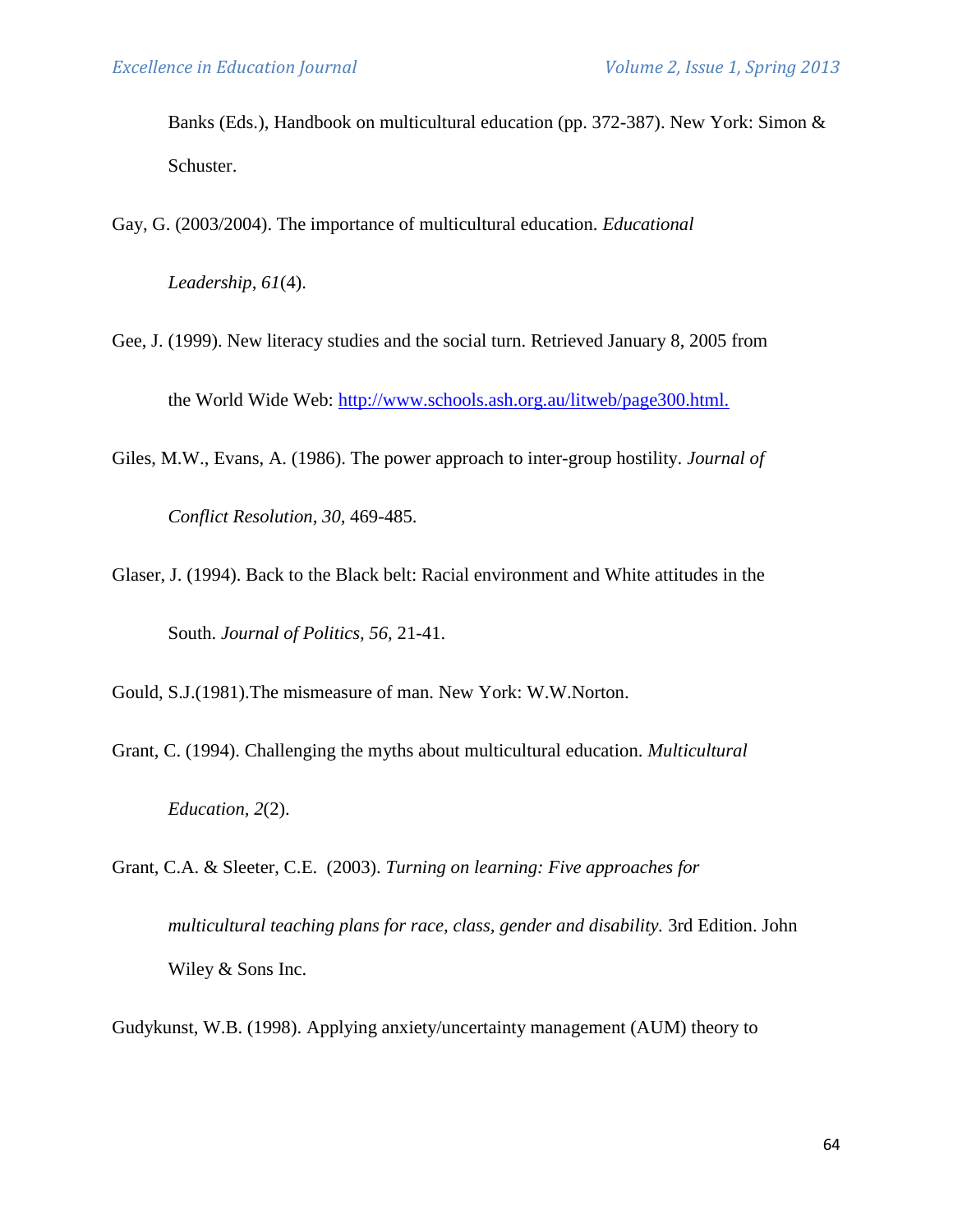intercultural adjustment training. *International Journal of Intercultural Relations, 22*(2), pp. 227-50.

- Guzzetti, B. J., Kowalinski, B. J., & McGowan, T. (1992). Using a literature-based approach to teaching social studies. *Journal of Reading, 36*(2), 114-122.
- Hains, A. H., & Lynch, E.W., & Winton, P.J. (2000). *Moving towards cross-cultural competence in lifelong personnel development: A review of the literature.* (CLAS Technical Report No. 3). Champaign: University of Illinois at Urbana-Champaign, Early Childhood Research Institute on Culturally and Linguistically Appropriate Services.
- Harris, P. and Moran, R.T. (1991). *Managing cultural differences*. 3<sup>rd</sup> ed. Houston: Gull Publishing.
- Hilliard, A. (1992). Behavioral style, culture and teaching and learning. *Journal of Negro Education, 61*(3), 370-77.
- Hood, M.V., & Morris, I.L. (1997). Amigo o enemigo?: Context, attitudes, and Anglo public opinion toward immigration. *Social Science Quarterly, 78,* 309-323.

Iser, W. (1978). *The act of reading.* Baltimore, MD: The John Hopkins University Press.

Karim, A.U. (2003). Developmental progression model for intercultural

consciousness: A leadership imperative. *Journal of Education for Business, 79* (1).

Kha, D. M. (1979). *In the land of the small dragon.* NY: The Viking Press.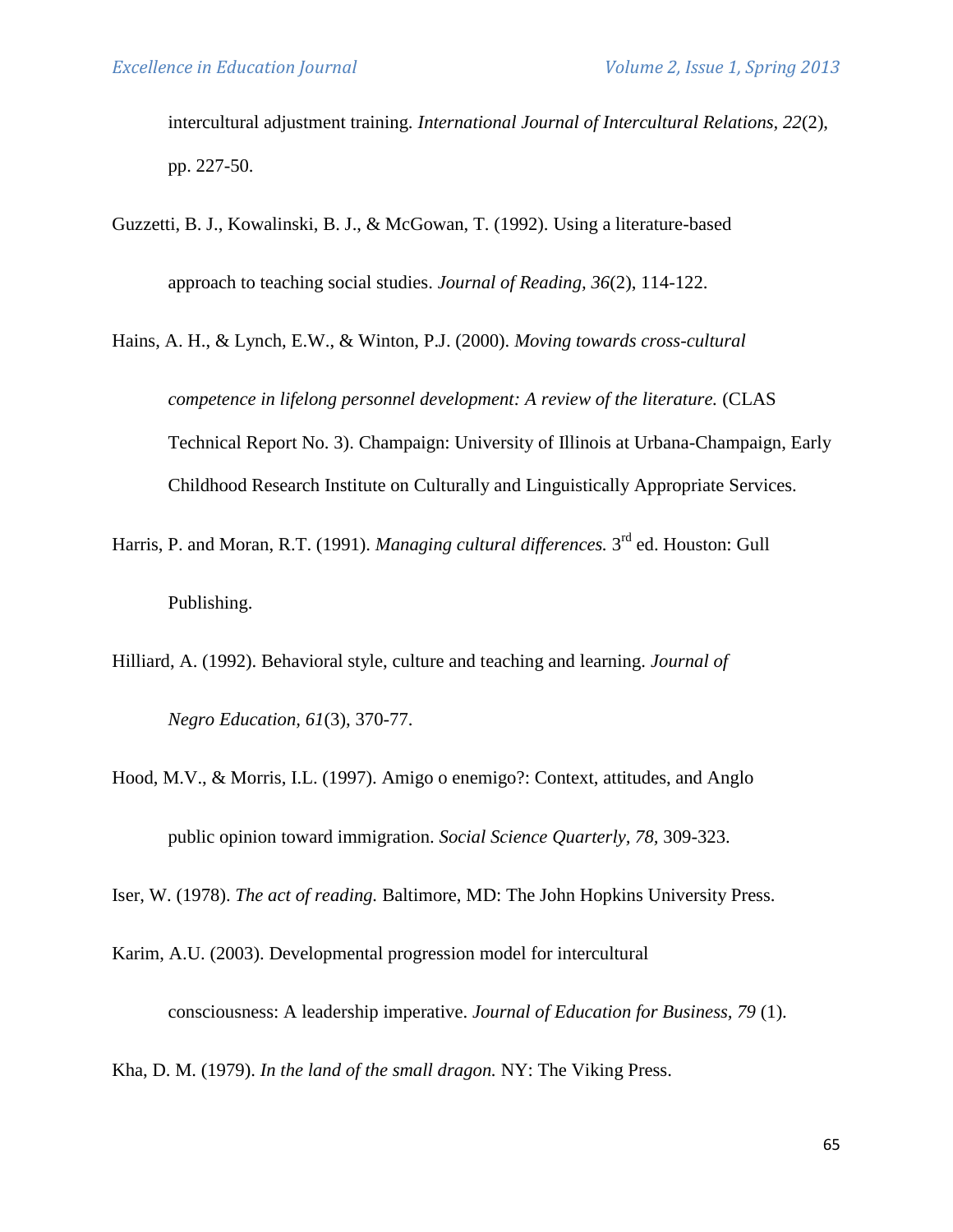Kincade, K.M.& Pruitt, N.E. (1996). Using multicultural literature as an ally to

elementary social studies texts. *Reading Research and Instruction, 36,* 18-32.

King, J. (1991). *Unfurnished business: Black student alienation and Black teachers'* 

*emancipatory pegadogy.* In M. Foster (Ed.), Readings on equal education: Qualitative investigations into schools and schooling, 11, pp. 245-271. New York: AMS Press.

Kruse, M.(2001). Escaping ethnic encapsulation. The role of multicultural

children's literature. *The Delta Kappa Gamma Bulletin, 67*(2), 26-32.

Larrick, N.(1997) The All-White World of Children's Books. *Saturday Review*,

11 Sept. 1965, 63-65.

Schuster.

Lattimore, D. (1990). *The dragon's robe.* NY: Harper & Row, Publishers.

Lawrence, S.M.(2005). Contextual matter: Teachers' perceptions of the success of

antiracist classroom practices. *The Journal of Educational Research, 98* (6).

Lewis, A. E. (2001). There is no "race" in the schoolyard: Color-blind ideology in an (almost) all-white school. *American Educational Research Journal, 38*(4), 781–811.

Lomawaima, K.T. (1994). *Educating native Americans*. In J.A. Banks & C.A.M. Banks (Eds.), Handbook on multicultural education (pp. 331-342). New York: Simon &

Macphee, J. S. (1997). That's Not Fair!: A White Teacher Reports on White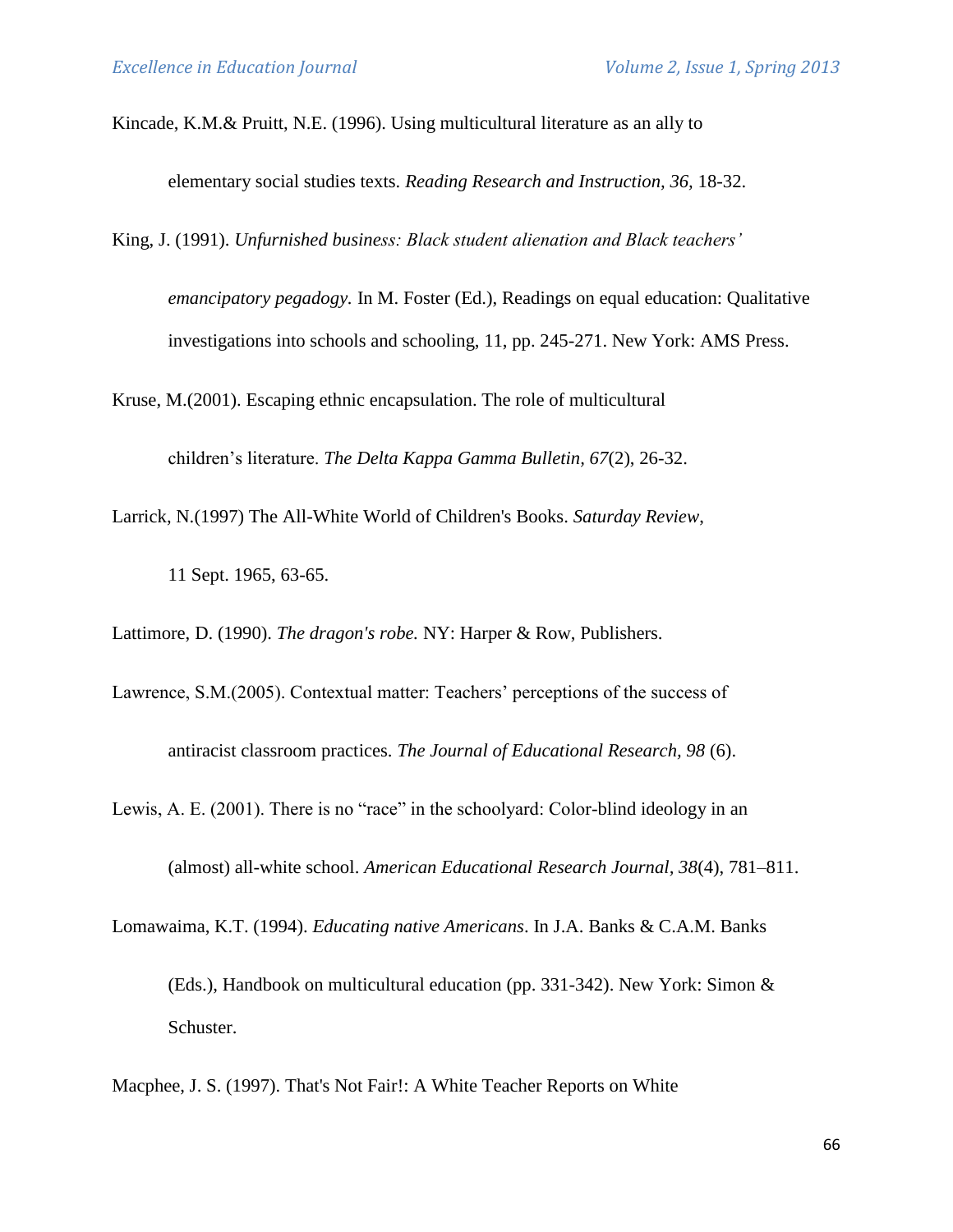First Graders' Responses to Multicultural Literature. *Language Arts, 74,* 33-40.

Mahoney, S.L. & Schamber, J.F. (2004). Exploring the application of a

development model of intercultural sensitivity to a general education curriculum on diversity. *The Journal of General Education, 53*(3-4).

Meacham, S.J. (2001). Vygotsky and the blues: Re-reading cultural connections and conceptual development. *Theory Into Practise, 40*(3), 190-7.

McKinney, L.J., Fry, P.G., & Pruitt, N.E. (1997) The Road Not Taken: Assessing Rural

Teachers' Knowledge of Multicultural Children's Literature. *The Rural Educator, 18,* 7- 11.

- McGowan, T. & Guzzetti, B. (1991). Promoting social studies understanding through literature-based instruction. *The Social Studies, 82*(1), 16-21.
- National Geographic-Roper Public Affairs (May, 2006). 2006 Geographic Literacy Study. National Geographic Society.
- Nieto, S. (2000). *Affirming diversity: The sociopolitical context of multicultural education* (3rd ed.). New York: Longman.

Ogbu, J. (1995). *Understanding cultural diversity and learning.* In Handbook of Research on Multicultural Education. Banks, J.A. & Banks, McGee C.A. (eds.) New York: Macmillan.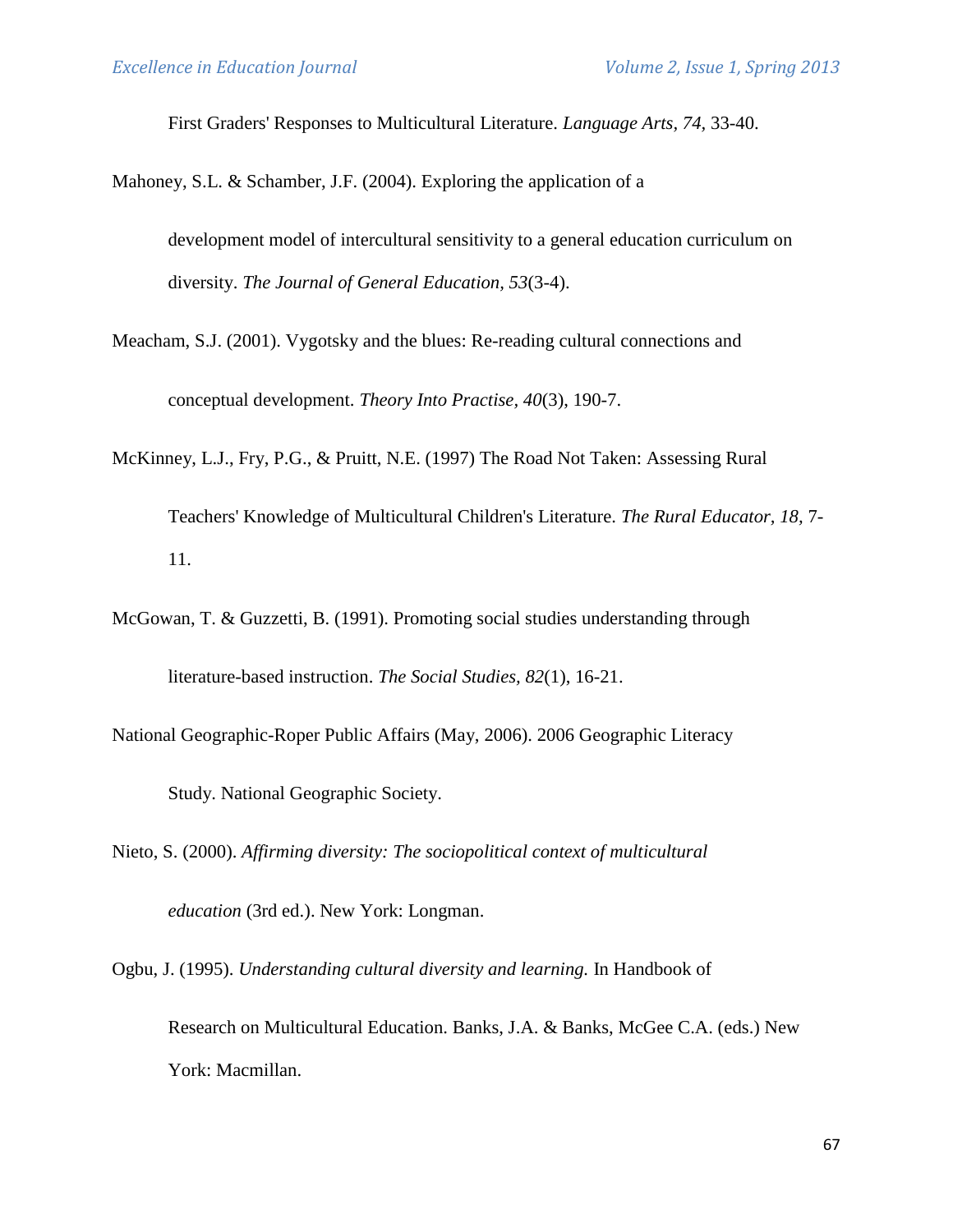Pace, B.G. (2003). Resistance and response. deconstructing community standards in a literature class. *Journal of Adolescent & Adult Literacy, 46*(5), 408-12.

Porter, R.P. (1998). The case against bilingual education. The Atlantic, 81(5), 28-39.

Powers, D.A., & Ellison, C.G. (1995). Interracial contact and Black racial attitudes: The

contact hypothesis and selectivity bias. *Social Forces, 74,* 205-226.

Rosenblatt, L. M. (1978). *The Reader, the text, the poem: The Transactional theory of* 

*literary work.* Carbondale, IL: Southern Illinois University Press.

- Rothman, J. (1997). Resolving identity-based conflict: In nations, organizations, and communities. San Francisco, CA: Jossey-Bass.
- Rudman, M. K. (1976). *Children's* literature*: An issues approach* .2nd ed. New York: Longman.
- San Souci, R. (1987). *The enchanted tapestry.* NY: Penguin Books.
- Schrag, P. (2000). Education and the election. The Nation Online. Retrieved January 8,

2005 from the World Wide Web:<http://past.thenation.com/2000/000306.shtml>

Schugurensky, D.(2002). The eight curricula of multicultural citizenship education.

*Multicultural Education, 10*(1).

Schuster, E. (1989). In pursuit of cultural literacy. *Phi Delta Kappan, 70*(7), 539–542.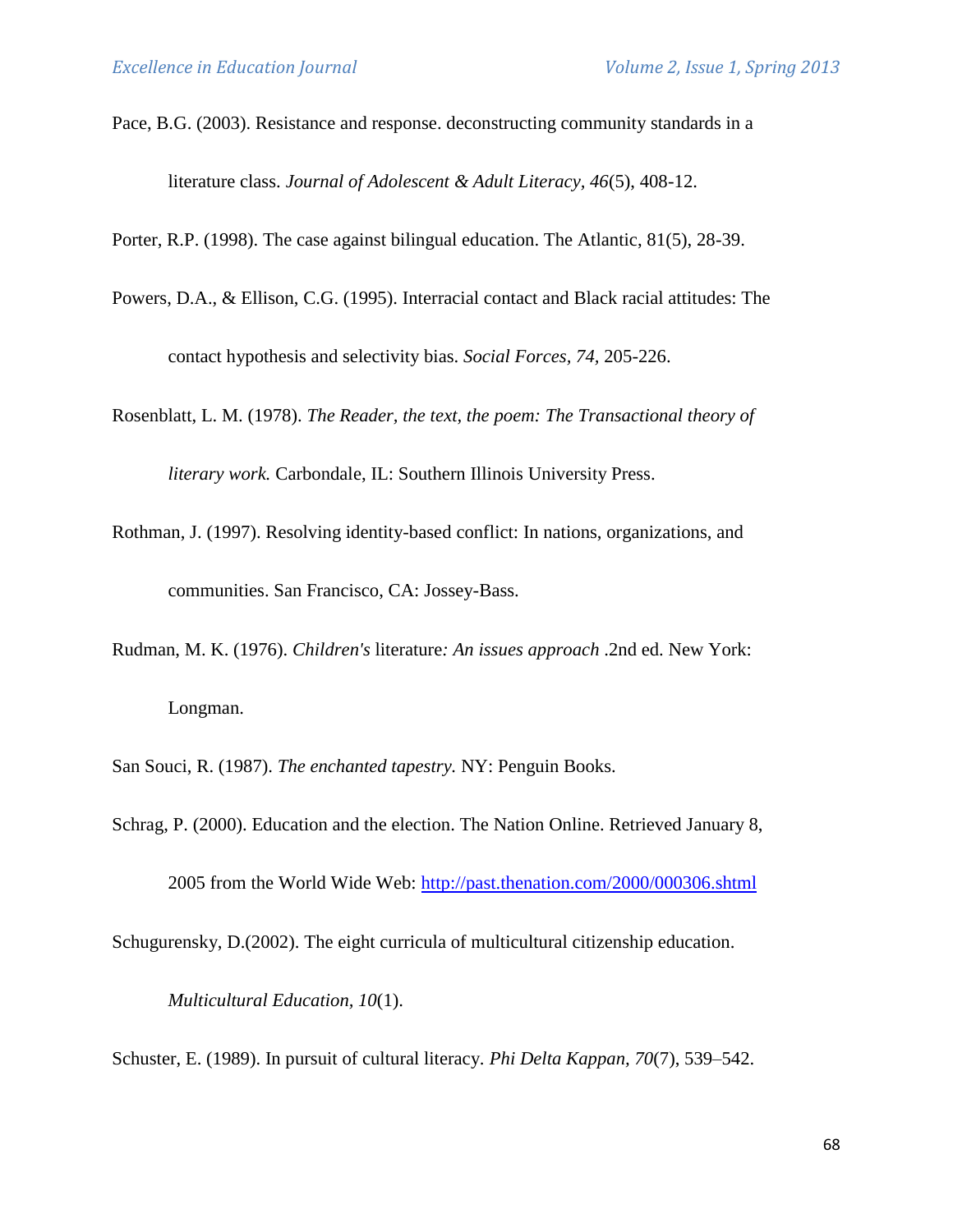Sigelman, L., & Welch, S. (1993). The contact hypothesis revisited: Black-White

interaction and positive racial attitudes. *Social Forces, 71*(93), 781-795.

Sigelman, L. Bledsoe, T., Welch, S., & Combs, M.W. (1996). Making contact? Black-

White social interaction in an urban setting. *American Journal of Sociology, 101*, 1306- 1332.

- Sleeter, C.E. (1996). *Multicultural education as social activism.* Albany, NY: State University of New York Press.
- Smith, L. C., Readence, J. E., & Alvermann, D. E. (1983). *Effects of activating background knowledge on comprehension of expository prose.* Paper presented at the Annual Meeting of the National Reading Conference, Eric Document ED 237-955.
- Stein, R.M., & Rinden, A. L. (2000). Reconciling context and contact effects on racial attitudes. *Political Research Quarterly, 53,* 285-303.
- Tate, W. F. (1997). Critical race theory and education: History, theory and implications. In M. Apple (Ed.), *Review of research in education* (pp. 195–247). Washington, DC: American Educational Research Association.
- Taylor, M. C. (1998). How White attitudes vary with the racial composition of local populations: Numbers count. *American Sociological Review, 63,* 512-535.

Vygotsky, L. (1986). *Thought and language.* Cambridge: Massachusetts Institute of